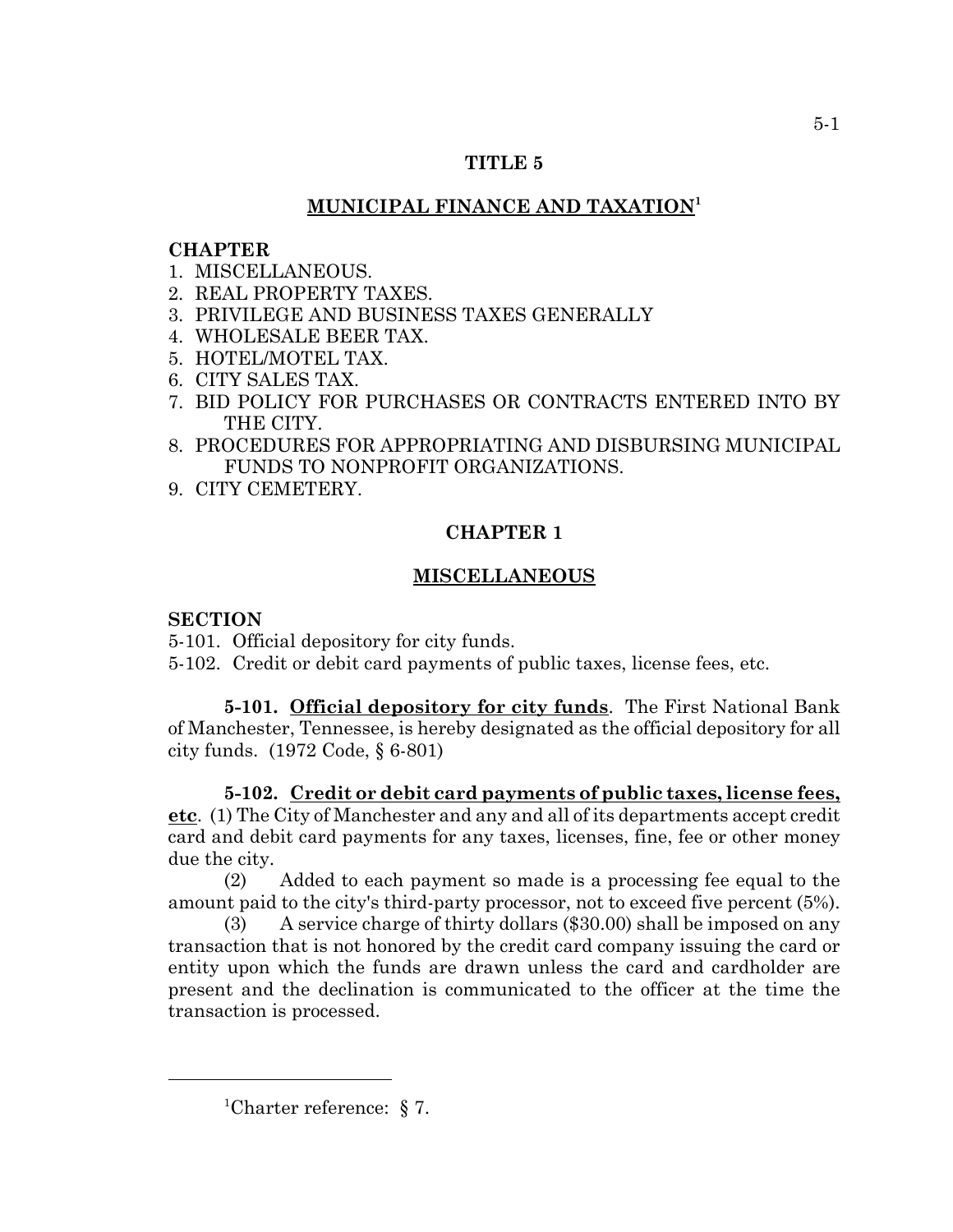(4) Any notice to the person owing the tax, fine, fee or other money state the percentage or amount of the processing fee.

(5) All arrangements for acceptance of credit or debit cards be made through the finance director.

(6) The mayor and finance director are authorized to execute any agreements to effect the intent of this section. (as added by Ord. #1469, Sept. 2015)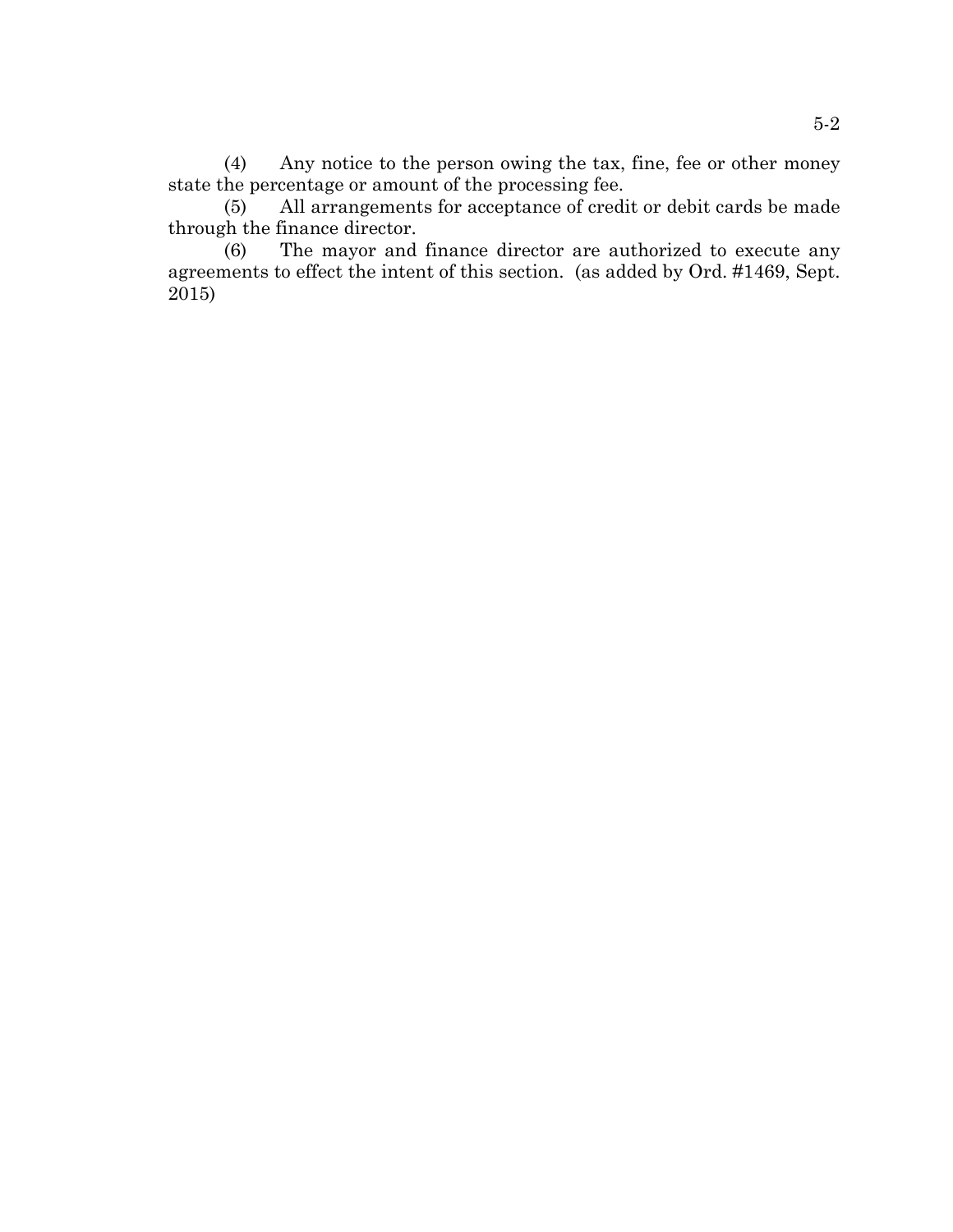## **REAL PROPERTY TAXES**

#### **SECTION**

5-201. When due and payable. 5-202. When delinquent--penalty and interest.

**5-201.** When due and payable.<sup>1</sup> Taxes levied by the city against real property shall become due and payable annually on the first Monday of October of the year for which levied as prescribed by the charter. (1972 Code, § 6-101)

**5-202.** When delinquent-penalty and interest.<sup>2</sup> All real property taxes shall become delinquent on and after the first day of March next after they become due and payable and shall thereupon be subject to such penalty and interest as is authorized and prescribed by the state law for delinquent county real property taxes.<sup>3</sup> (1972 Code, § 6-102)

1 State law references

Tennessee Code Annotated, §§ 67-1-701, 67-1-702 and 67-1-801, read together, permit a municipality to collect its own property taxes if its charter authorizes it to do so, or to turn over the collection of its property taxes to the county trustee. Apparently, under those same provisions, if a municipality collects its own property taxes, tax due and delinquency dates are as prescribed by the charter; if the county trustee collects them, the tax due date is the first Monday in October, and the delinquency date is the following March 1.

2 Charter and state law reference

Tennessee Code Annotated, § 67-5-2010(b) provides that if the county trustee collects the municipality's property taxes, a penalty of 1/2 of 1% and interest of 1% shall be added on the first day of March, following the tax due date and on the first day of each succeeding month.

3 Charter and state law references

A municipality has the option of collecting delinquent property taxes any one of three ways:

- (1) Under the provisions of its charter for the collection of delinquent property taxes.
- (2) Under Tennessee Code Annotated, §§ 6-55-201--6-55-206.
- (3) By the county trustee under Tennessee Code Annotated,

(continued...)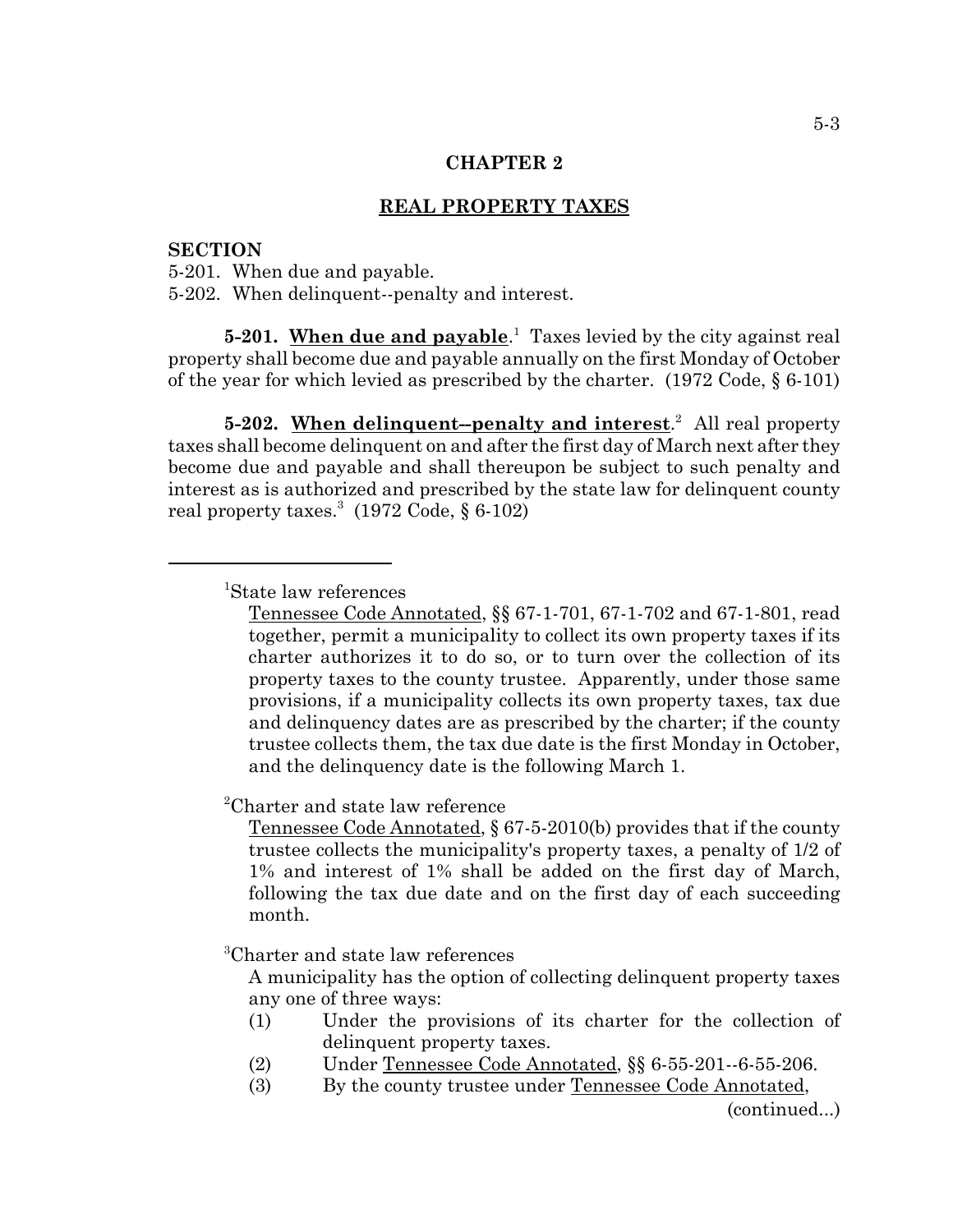# **PRIVILEGE AND BUSINESS TAXES GENERALLY**

## **SECTION**

5-301. Tax levied.

5-302. License required.

5-303. Finance director's fee.

**5-301. Tax levied**. Except as otherwise specifically provided in this code, there is hereby levied on all vocations, occupations, and businesses declared by the general laws of the state to be privileges taxable by municipalities, an annual privilege tax in the maximum amount allowed by state laws. The taxes provided for in the state's "Business Tax Act" (Tennessee Code Annotated,  $\S 67-4-701$ , et seq.) are hereby expressly enacted, ordained, and levied on the businesses, business activities, vocations, and occupations carried on in Manchester, Tennessee, at the rates and in the manner prescribed by the said act. Provided, however, that all other persons described or enumerated in classification 4 of § 5 of the "Business Tax Act," other than persons engaged in the business of constructing roads, shall pay a minimum tax of \$15.00 per annum. The proceeds of the taxes herein levied shall accrue to the general fund. (1972 Code, § 6-301)

**5-302. License required**. No person shall exercise any such privilege within the city without a currently effective privilege license, which shall be issued by the finance director to each applicant therefor upon the applicant's compliance with all regulatory provisions in this code and payment of the appropriate privilege or business tax. (1972 Code, § 6-302, as amended by Ord. #808, Jan. 1998)

**5-303. Finance director's fee**. The finance director is entitled to demand and receive a five dollar (\$5.00) fee for issuing the license and collecting and recording amounts received from the business tax. (1972 Code, § 6-303, as amended by Ord. #808, Jan. 1998)

(...continued)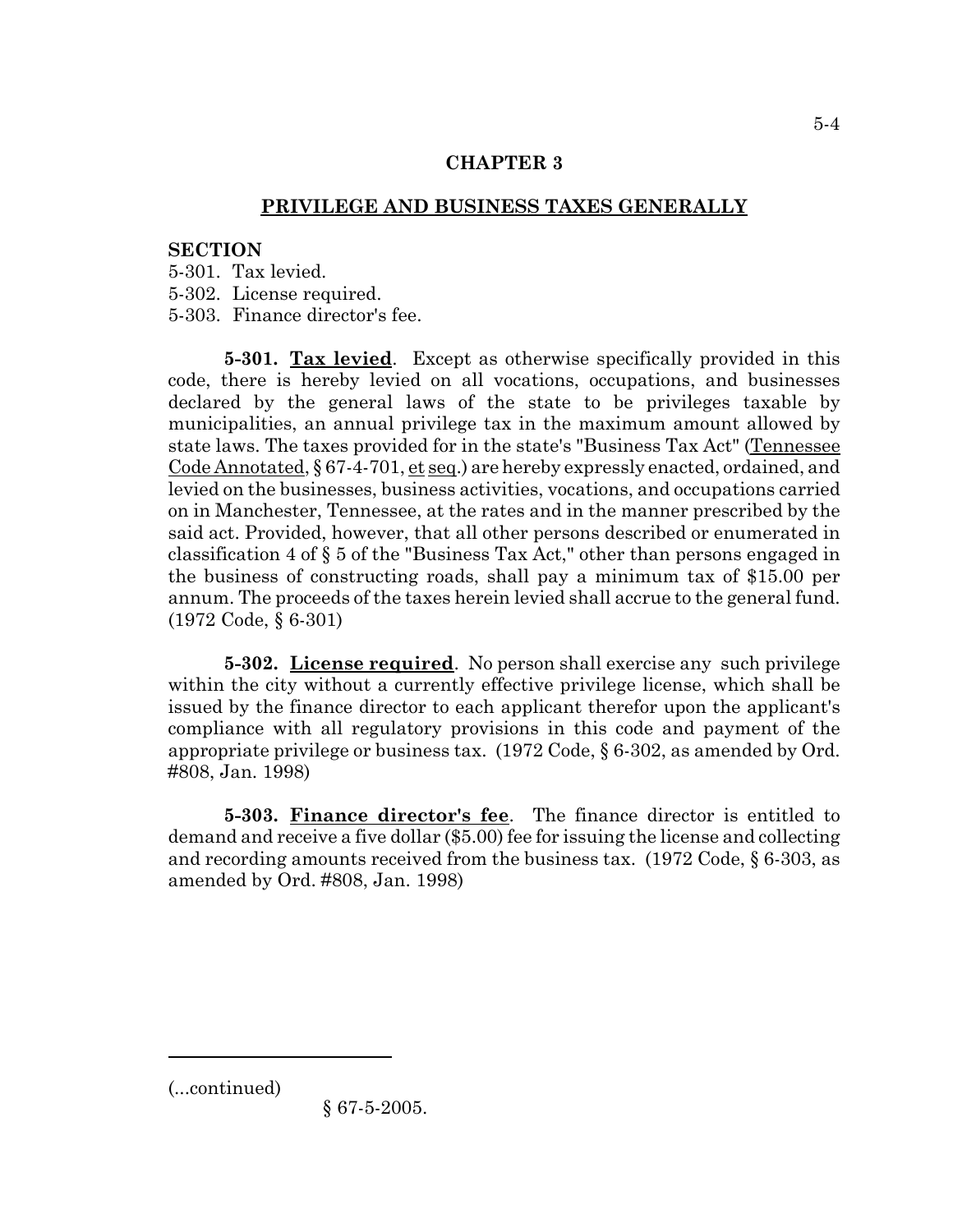### **WHOLESALE BEER TAX**

### **SECTION**

5-401. To be collected.

**5-401. To be collected**. The finance director is hereby directed to take appropriate action to assure payment to the city of the wholesale beer tax levied by the "Wholesale Beer Tax Act," as set out in Tennessee Code Annotated, title 57, chapter  $6.1 \text{ (1972 Code, § } 6 \text{-} 401$ , as amended by Ord. #808, Jan. 1998)

<sup>1</sup> State law reference

Tennessee Code Annotated, title 57, chapter 6 provides for a tax of 17% on the sale of beer at wholesale. Every wholesaler is required to remit to each municipality the amount of the net tax on beer wholesale sales to retailers and other persons within the corporate limits of the municipality.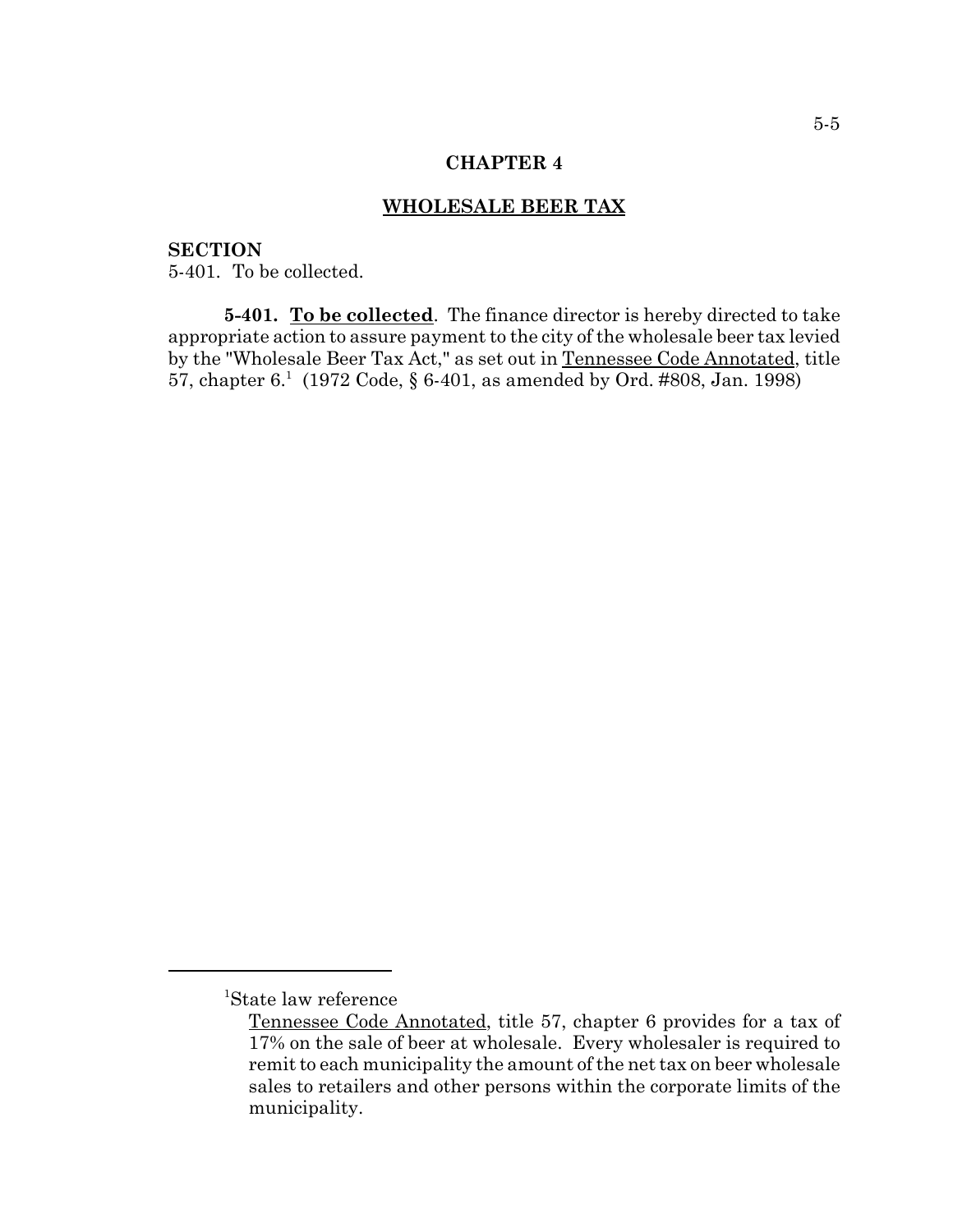#### **HOTEL/MOTEL TAX**

#### **SECTION**

5-501. Tax levied. 5-502. Method of collection. 5-503. Distribution of proceeds.

**5-501. Tax levied**. Except as otherwise specifically provided in this code, there is levied a privilege tax upon the privilege of occupancy in any hotel of each transient in the amount of six percent (6%) of the consideration charged by the operator. (1972 Code, § 6-201, as amended by Ord. #934, June 2001)

**5-502. Method of collection**. Such tax is a privilege tax upon the transient occupying such room and is to be collected as provided by Priv. Acts 1981, ch. 52, as contained in the charter of the City of Manchester, Tennessee. (1972 Code, § 6-202)

**5-503. Distribution of proceeds**. One-sixth of the proceeds derived from said tax shall be collected by the finance director and placed in the general fund of the city, to be expended as directed by the board of mayor and aldermen. The remaining five-sixths of the proceeds collected shall be distributed as follows: One-half of the remaining five-sixths of the proceeds derived from such tax shall be collected by the finance director and placed in a separate account or accounts and two-thirds of those proceeds shall be expended on recreation in such ways and manners as the board of mayor and aldermen may decide by resolution or ordinance and the remaining one-third of those proceeds shall be expended on tourism. The remaining one-half of the remaining five-sixths of the proceeds of such tax shall be placed in the general fund, to be expended on capital equipment or capital improvements in such ways and manners as the board of mayor and alderman may decide by ordinance. (1972 Code, § 6-203, as amended by Ord. #808, Jan. 1998, and replaced by Ord. #934, June 2001)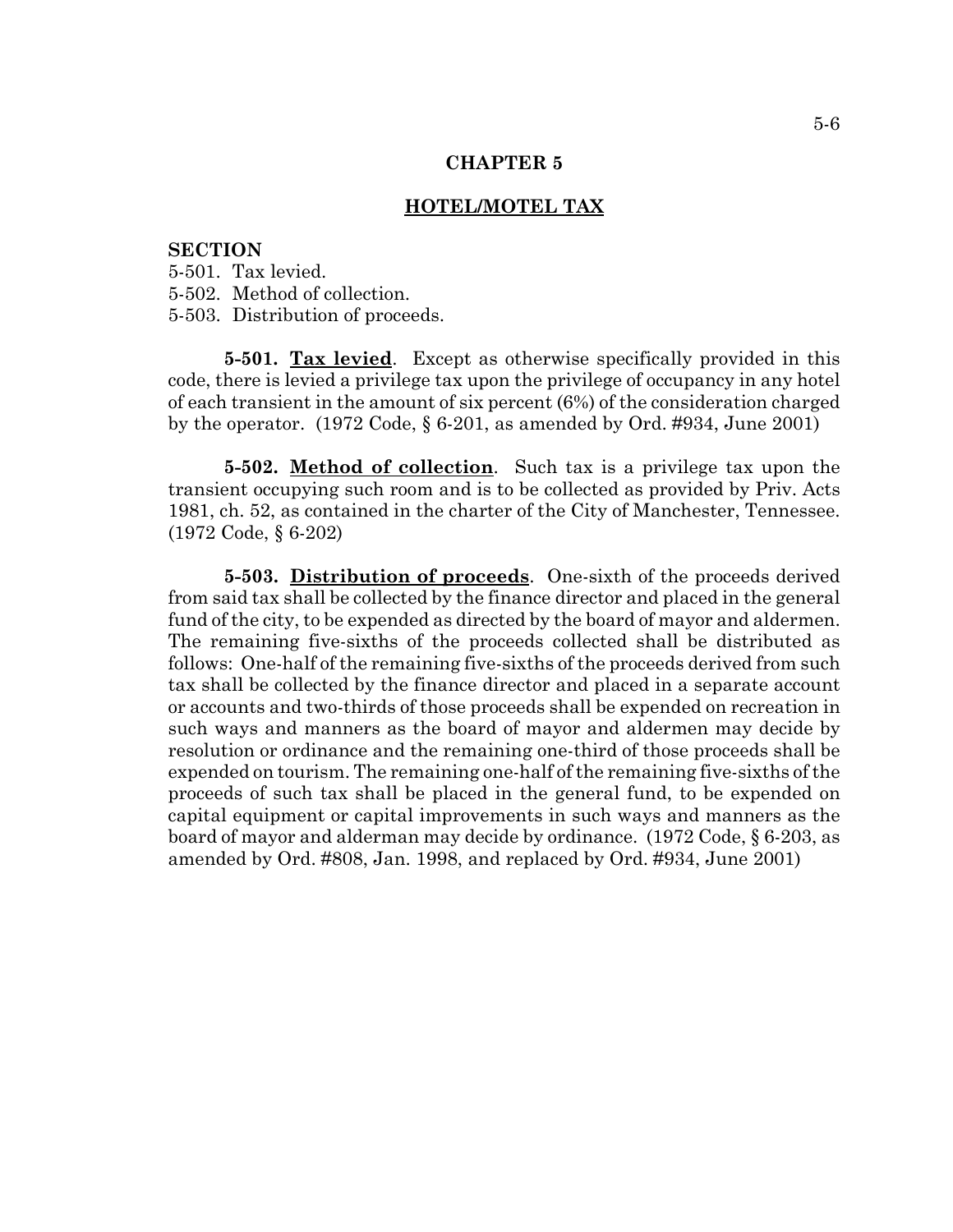## **CITY SALES TAX**<sup>1</sup>

### **SECTION**

- 5-601. Tax levied.
- 5-602. When collection to begin.
- 5-603. State to collect.
- 5-604. Contract with state authorized.
- 5-605. Resolution to be furnished to state and published.

**5-601. Tax levied**. The resolution of the Board of Mayor and Aldermen of the City of Manchester, Tennessee, imposing a local sales and use tax as authorized under the provisions of Tennessee Code Annotated, § 67-6-701, adopted by the Board of Mayor and Aldermen of the City of Manchester at a regular meeting of the board of mayor and aldermen of record in Resolution Book, page \_\_\_, is amended to levy a local sales and use tax at a rate of one-half of the state rate, as provided in the Retailers' Sales Tax Act under TCA, title 67, chapter 6, as the same may be amended and authorized, and to increase the maximum tax on the sale or use of any single item to the bases provided in the first paragraph of Acts 1983, ch. 278, and any future increases in the base beginning on the dates specified in that paragraph. (1972 Code, § 6-501)

**5-602. When collection to begin**. If a majority of those voting in the election<sup>2</sup> required by <u>TCA,</u> § 67-6-706, vote for the increase in the tax imposed by this resolution, collection of the increased tax levied by this resolution shall begin on the first day of the month occurring 30 or more days after the county election commission makes its official canvass of the election returns. (1972 Code, § 6-502)

**5-603. State to collect**. The Department of Revenue of the State of Tennessee shall collect the additional tax imposed by this resolution concurrent

<sup>2</sup>The tax was approved at an election held May 2, 1970.

<sup>&</sup>lt;sup>1</sup>This chapter is taken from the resolution adopted by the board of mayor and aldermen April 7, 1970, and added to the ordinance book as "Ordinance #256."

The Chancery Court of Coffee County, Tennessee, in an opinion dated August 31, 1970, held that the resolution "did in fact levy a  $\frac{1}{2}$  cent city sales tax for the City of Manchester" over and above the  $1\ell$  levy already enacted by Coffee County. The opinion was rendered in the case of Nina Moffitt, Recorder of the City of Manchester v. The City of Manchester, et. al., docket No. 670.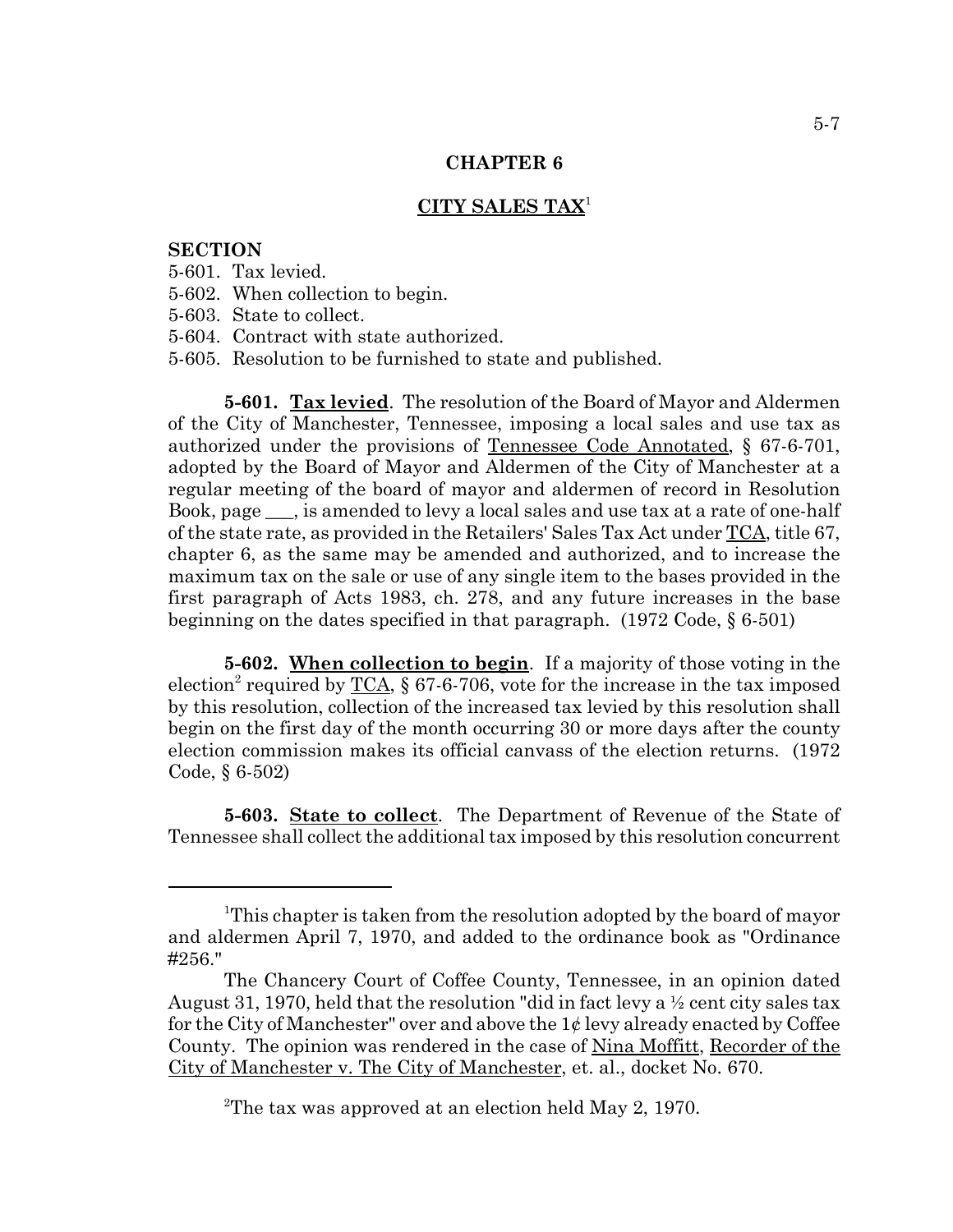with the collection of the state tax and the local tax now being collected for the City of Manchester, in accordance with rules and regulations promulgated by the said department. (1972 Code, § 6-503)

**5-604. Contract with state authorized**. The mayor and finance director are hereby authorized to contract with the department of revenue for the collection of the additional tax imposed by this resolution, and to provide in said contract that the department may deduct form the tax collected a reasonable amount or percentage to cover the expense of the administration and collection of said tax. (1972 Code, § 6-504, as amended by Ord. #808, Jan. 1998)

**5-605. Resolution to be furnished to state and published**. A copy of this resolution shall be transmitted to the said department of revenue and shall be published one time in a newspaper of general circulation in Manchester, Coffee County, Tennessee, prior to the election called for in § 5-602. (1972 Code,  $§ 6-505)$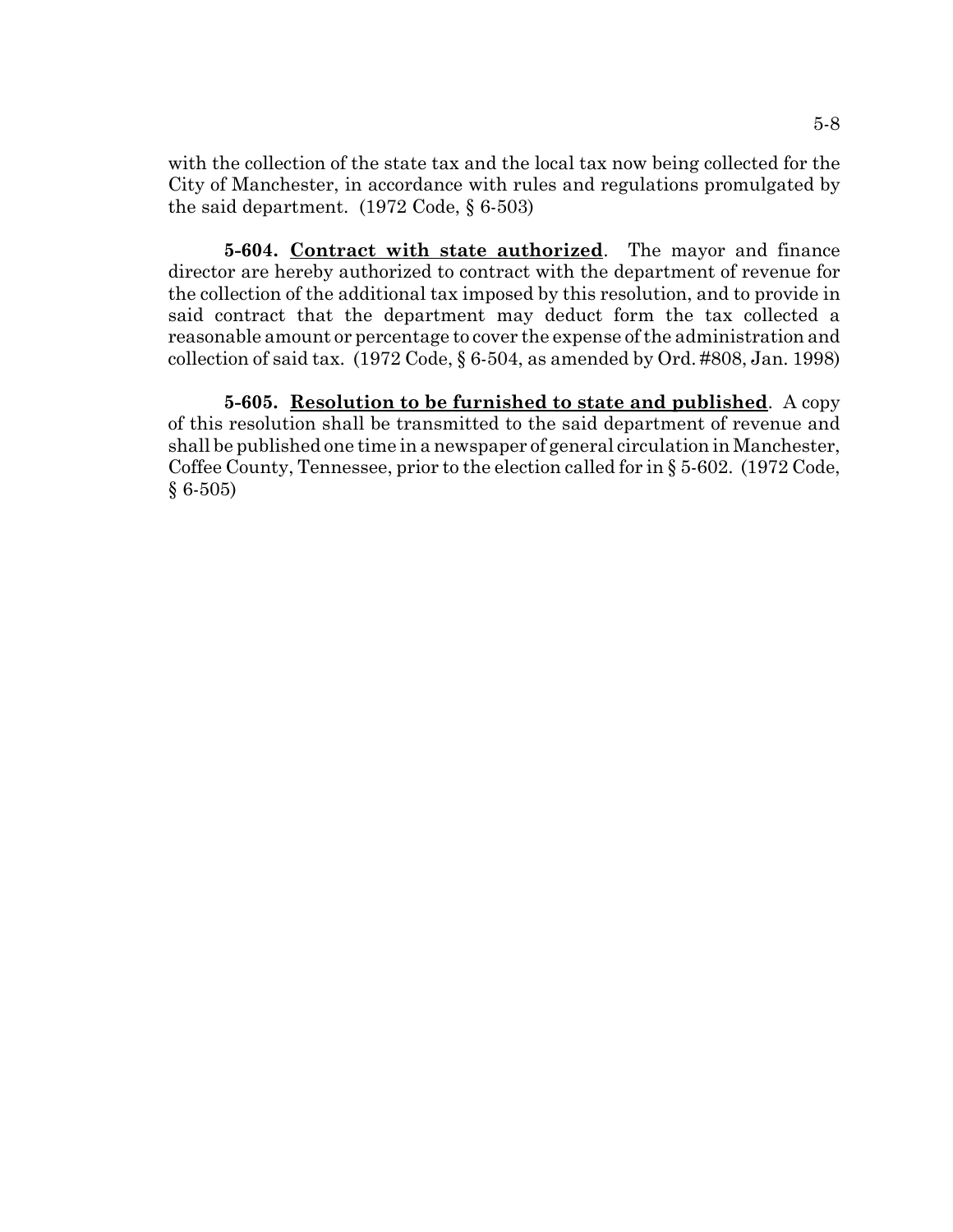# **BID POLICY FOR PURCHASES OR CONTRACTS ENTERED INTO BY THE CITY**

#### **SECTION**

5-701. Definitions.

- 5-702. Local vendor purchasing preference.
- 5-703. Purchasing authority.
- 5-704. Exceptions to standard purchasing procedures.
- 5-705. Bid withdrawal, bid revision and bid rejection.
- 5-706. Protested bids
- 5-707. Tie binds.
- 5-708. Split invoices.
- 5-709. Purchases from the sales to city officials and employees.
- 5-710. Prohibited transactions.
- 5-711. Record keeping.
- 5-712. Requisition.
- 5-713. Notice inviting sealed proposals.
- 5-714. Contract-out vs. in-house.
- 5-715. Purchase order.
- 5-716. Credit card purchase.
- 5-717. Petty cash.
- 5-718. Amendment to purchase order.
- 5-719. Receiving of goods/equipment.
- 5-720. Disposal of surplus property.
- 5-721. Performance guarantee.
- 5-722. Labor and materials guarantee.
- 5-723. Public liability insurance.
- 5-724. Property damage insurance.
- 5-725. Worker's compensation insurance.

**5-701. Definitions**. For the purpose of implementing this chapter, the following definitions shall apply.

(1) "Quote" - Verbal or written promise from the vendor/contractor guaranteeing the cost of specific goods, supplies, or services.

(2) "Bid" - Written offer, more formal than a quote, to furnish supplies, equipment, vehicles, services in conformity with the specifications, delivery terms, and conditions required at a guaranteed maximum cost.

(3) "Lowest responsible bidder" - A bidder who, in addition to lowest price, is financially responsible and possesses the resources, judgment, skills, ability, capacity, and integrity necessary to perform the contract according to its terms.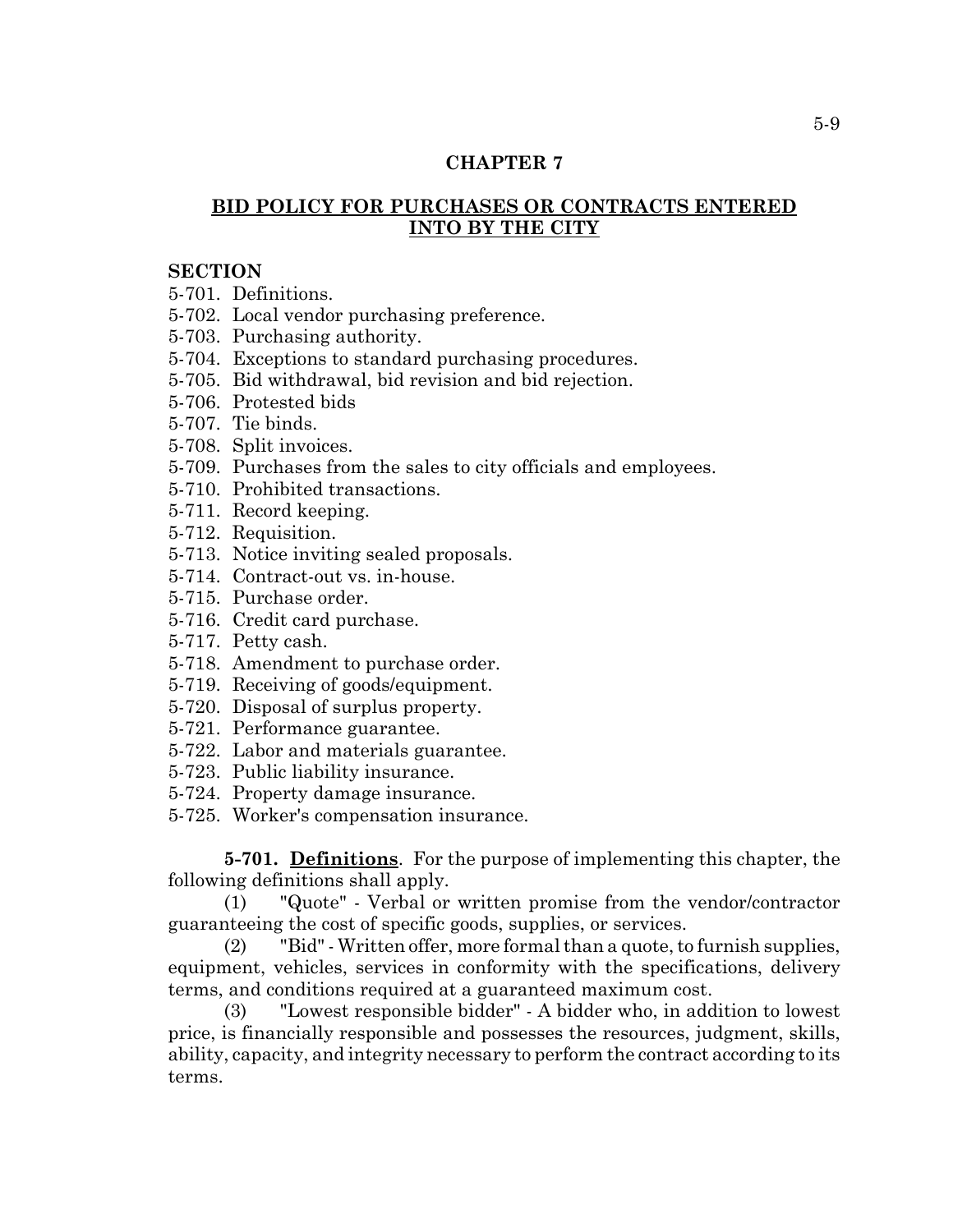(4) "Continuing performance" - A continuing activity or service which extends over a period of time not involving solely the delivery of goods or materials.

(5) "Professional services" - Professional or specialized services such as, but not limited to, those rendered by architects, attorneys, engineers, technicians, etc.

(6) "Public works project" - Specific, planned undertaking for the creation, improvement and/or repair of buildings and works, including parks; for the construction and installation of streets and sewers; for the general benefit of the citizenry (e.g., street lights, drains, etc.).

(7) "Materials" - Basic ingredients in a relatively raw, unrefined, or unmanufactured state that may be worked into a more finished form (e.g., sand, wood, asphalt).

(8) "Supplies" - Goods in a manufactured state kept in the ordinary course of business for regular use or consumption (e.g., pencils, light bulbs, street signs). (Ord. #754, Jan. 1996, as replaced by Ord. #899, Sept. 2000, and Ord. #1055, April 2004)

**5-702. Local vendor purchasing preference**. Local preference is the practice of procurement from certain suppliers/contractors because they are also local taxpayers. Local preference is desirable because it stimulates the local economy. All orders/contracts are awarded on the basis of quality, previous performance, ability to meet the contract requirements, availability of service and parts, delivery schedule, and payment terms/discounts. When all these factors are equal except price, a preference will be given to local vendors equal to 2% of the quoted price when general government monies are used. The rationale is that 2% of the sales tax returns to the city general fund as revenue, effectively reducing the cost.  $(1972 \text{ Code}, \S 1-1902)$ , as amended by Ord. #808, Jan. 1998, Ord. #870, Feb. 2000, and Ord. #989, June 2002, and replaced by Ord. #1055, April 2004)

**5-703. Purchasing authority**. There are four levels of authority for normal purchases: departmental award, mayor award, committee award, and board of mayor and aldermen award. Generally, authority is established by the dollar amount of the purchase.

Except as permitted by § 5-704 regarding "Exceptions," a formal purchase order, approved by the requesting department head and the mayor, is required for all purchases where any single item exceeds \$1,499.

For purchases where no single item exceeds \$1,499, a formal purchase order is not required. However, purchase orders may be issued regardless of amount when required by the vendor, or when the complexity of the contract demands a formal document for clarity.

(1) Department award: Up to \$1,499. The department head or authorized representative may authorize the purchase of supplies, equipment,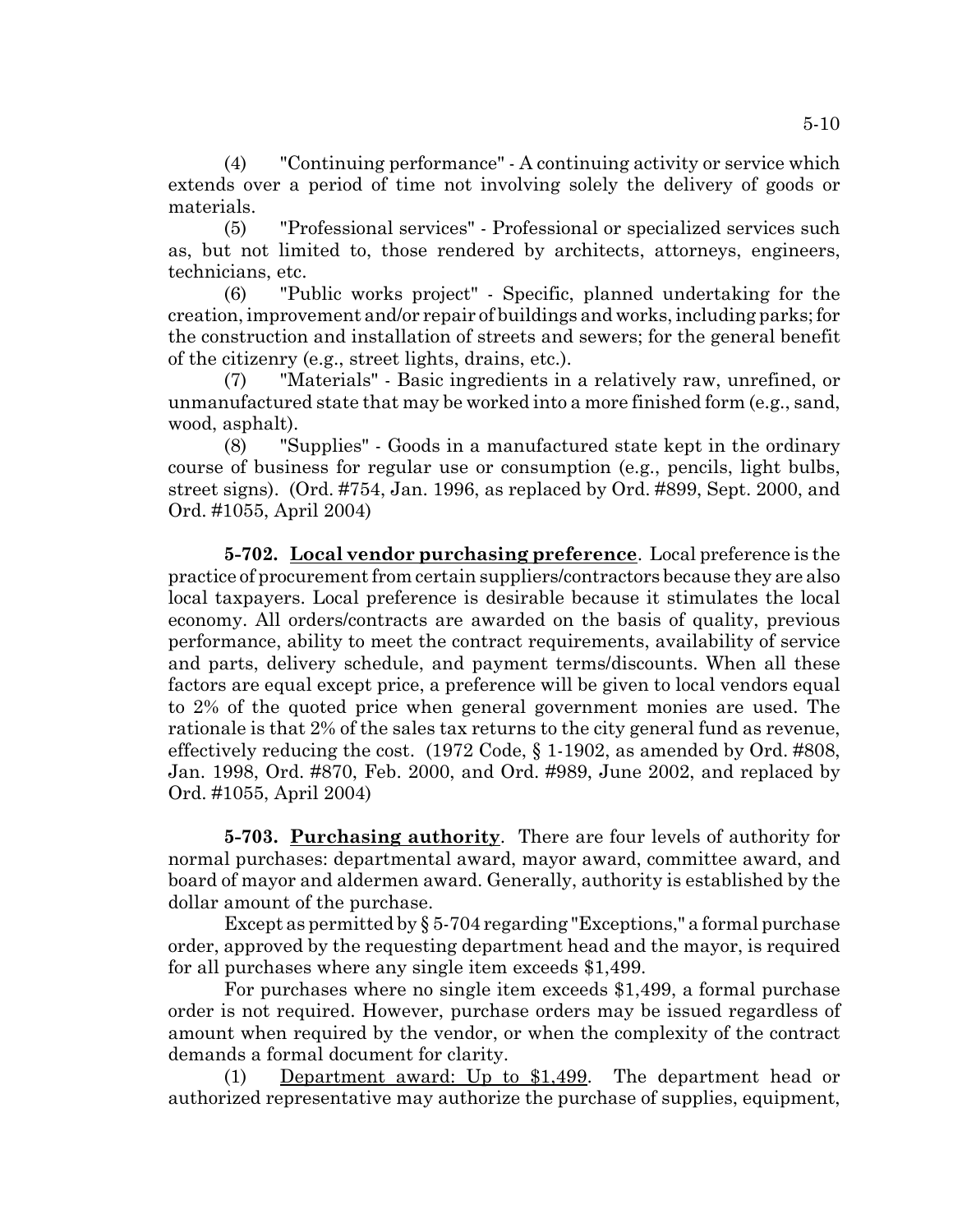or services as needed for his/her area of responsibility for purchases up to \$1,499.

(2) Mayor award: \$1,500 to \$9,999. Purchases of \$1,500 to \$9,999 must be approved by the mayor prior to issuance of a purchase order number.

When seeking goods or services exceeding \$1,499, and specific to the department's operation, the department completes the purchase requisition form and submits it, including specifications, three quotes from available vendors and other supporting data, to the finance department for review. Upon approval of the mayor, a purchase order will be issued. Goods and services needed for general government or functions shall be processed by the finance director or his designee.

(3) Committee award: \$10,000 to \$24,999. The committee award procedure shall be utilized for all purchases, contracts, or agreements of more than \$9,999 as follows:

When seeking goods or services exceeding \$9,999 the department completes the purchase requisition form and submits it, including specifications to the finance department for review prior to the issuance of a notice inviting sealed proposals. Upon approval, the notice inviting sealed proposals will be prepared by the finance department for publication.

All formal bid opening dates will be at a time, date, and location specified in the notice inviting sealed proposals. The finance director, or a designee, will publicly open and declare the content of bids received at the time and place specified in the notice inviting sealed proposals. Bid results will be made available to all interested parties as soon as possible following the bid reading. The department head of the initiating department shall report the results of the bidding to the committee, commission or board along with recommendations regarding results and award. The committee, commission or board will declare the outcome of bids at public session. Upon approval of the committee, commission or board a purchase order will be issued. It is the board of mayor and aldermen policy to require a minimum of two bids however, if only one bid is obtained, the initiating department shall consult with the finance director and may exercise the option to extend the bid period up to 30 days, without opening the submitted bid, to allow for additional bids. If the determination is made to open the sole original bid, or if no additional bids are received during the bid extension, the oversight committee may;

(a) Re-advertise;

(b) Order the work done by city employees;

(c) Award the contract to the sole bidder based on a cost analysis evidencing the relationship of the one bid to expected market price;

(d) Negotiate a contract to the best advantage of the city.

(4) Board of mayor and aldermen award: Over \$35,000. The board of mayor and aldermen award procedure shall be utilized for all purchases, contracts, or agreements of more than \$35,000 as follows: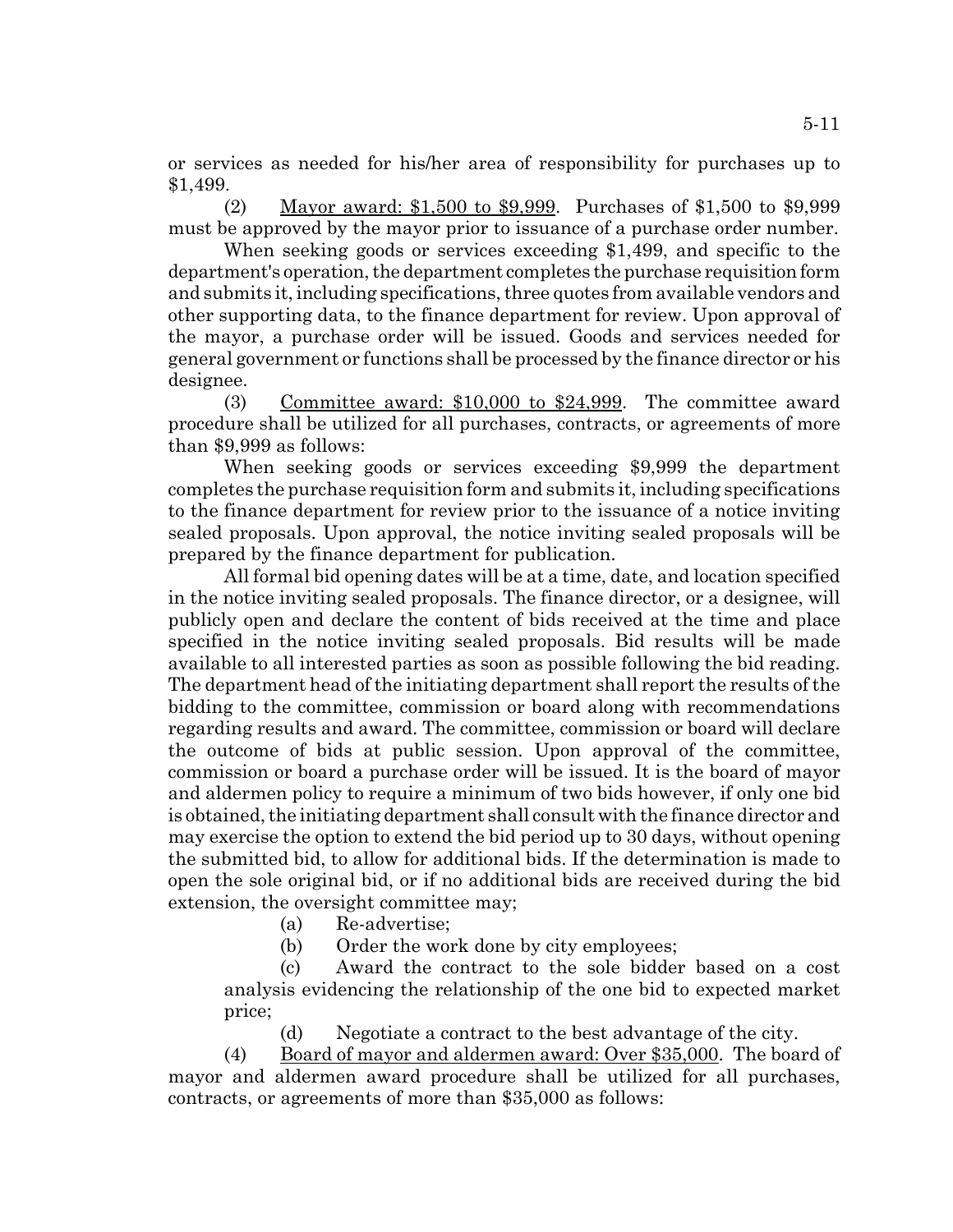When seeking goods or services exceeding \$35,000 the department completes the purchase requisition form and submits it, including specifications to the finance department for review prior to the issuance of a notice inviting sealed proposals. Upon approval, the notice inviting sealed proposals will be prepared by the finance department for publication.

All formal bid opening dates will be at a time, date, and location specified in the notice inviting sealed proposals. The finance director, or a designee, will publicly open and declare the content of bids received at the time and place specified in the notice inviting sealed proposals. Bid results will be made available to all interested parties as soon as possible following the bid reading. The department head of the initiating department shall report the results of the bidding to the committee, commission or board along with recommendations regarding results and award. The committee, commission or board will recommend to the board of mayor and aldermen the recommended bid and a resolution will be forwarded to the board of mayor and aldermen for consideration. Upon approval of the resolution by the board of mayor and aldermen, a purchase order will be issued.

It is the policy of the board of mayor and aldermen for a minimum of two bids however, if only one bid is obtained, the initiating department shall consult with the finance director and may exercise the option to extend the bid period up to 30 days, without opening the submitted bid, to allow for additional bids. If the determination is made to open the sole original bid, or if no additional bids are received during the bid extension, the committee, commission or board may;

- (a) Re-advertise;
- (b) Order the work done by city employees;

(c) Award the contract to the sole bidder based on a cost analysis evidencing the relationship of the one bid to expected market price;

(d) Negotiate a contract to the best advantage of the city.

 $(5)$  In addition to the requirements set forth in subsections  $(1)$ ,  $(2)$  and (3), all proposed purchases of information technology equipment and/or software, including but not limited to, computers, servers, routers, computer-related equipment, computer-related services, radios and radio equipment, cameras, copiers, printers, electronic devices, phone systems, cellular phones, televisions, video equipment, video monitors and all similar equipment, must be approved by the IS director before purchase under subsection (1); obtaining quotes under subsection (2) and/or and submission to the finance department for review prior to the issuance of a notice inviting sealed proposals under subsection (3).

Proposed purchases falling under code  $\S 5$ -703(4) shall be submitted to the IS director for review prior to submission to the finance department for review prior to the issuance of notice inviting sealed proposals. (1972 Code, § 1-1903, as amended by Ord. #808, Jan. 1996, replaced by Ord. #1055, April 2004, and amended by Ord. #1339, Oct. 2012, and Ord. #1540, Aug. 2017)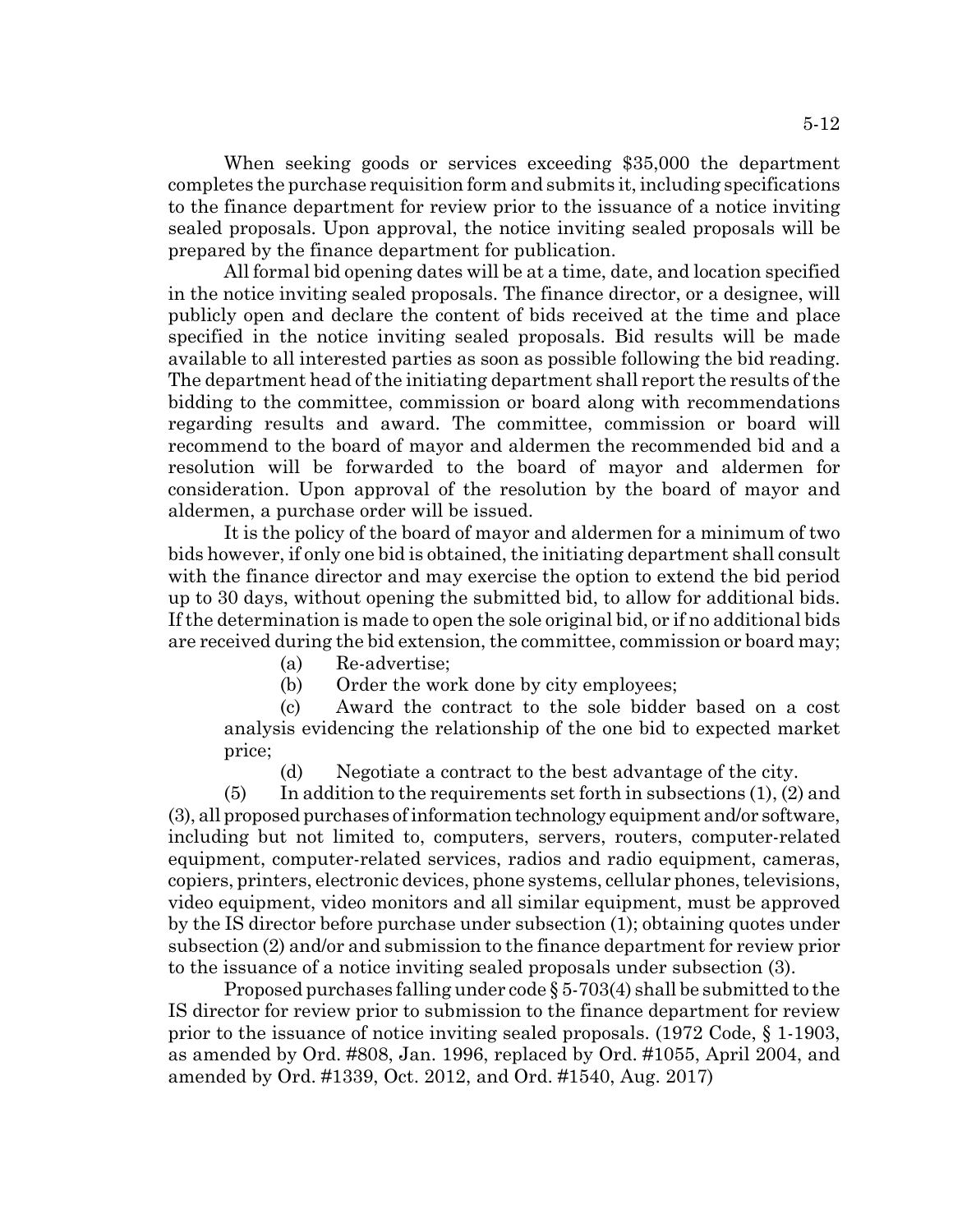# **5-704. Exceptions to standard purchasing procedures.**

(1) Emergency conditions. An emergency is defined as a breakdown in machinery or equipment resulting in the interruption of an essential service, or a distinct threat to public health, safety, or welfare. In the case of an emergency requiring the immediate purchase of supplies, materials, equipment or contractual services, the mayor may authorize the department head or his designee to secure in the open market, at the lowest obtainable price, any supplies, materials, equipment, or contractual services required, regardless of the amount of the expenditure.

During an emergency condition, the user department may purchase any supplies, materials, equipment, or contractual services. This may be done only after the department head has concluded that the purchase is essential to prevent delays which may affect the life, health, or safety of citizens. The head of the user department shall, as soon as possible, provide a completed purchase requisition to the finance director or his designee, as well as a full written explanation of the circumstances. Upon approval a purchase order will be issued.

In the case of a disaster or for civil defense, nothing contained in this document shall limit the authority of the mayor to make purchases and take such other emergency steps as are, or may be, authorized by the board of mayor and aldermen.

(2) Limited availability. Occasionally, required supplies, material, equipment, or services are of a proprietary nature, or are otherwise of such specific design or construction, or are specifically desired for purposes of maintaining cost effective system consistency, as to be available from only one source. After reasonable efforts to find alternative suppliers, the mayor or his designee may dispense with the requirement of a minimum of two bids and recommend making the purchase from the sole source. Standard approval procedures as defined in § 5-703 of this chapter and documentation will be adhered to.

(3) Cooperative purchasing. The mayor or his designee shall have the authority to join with other public jurisdictions in cooperative purchasing agreements. The City of Manchester may also buy directly from a vendor at a price established by competitive bidding by another public jurisdiction in substantial compliance with this document, even if the city has not joined with that public agency in a formal agreement. The City of Manchester may also purchase from the United States of America or any state, municipality or other public corporation or agency without following formal purchasing procedures as defined in this document.

(4) Utility contracts. The city shall purchase or contract for all telephone, telegraph, electric light, gas, power and other services for which a rate for the use thereof has been established by a public authority deemed to be in the best interest of the City of Manchester. Each such purchase or contract shall be made on a competitive basis whenever possible, unless it has been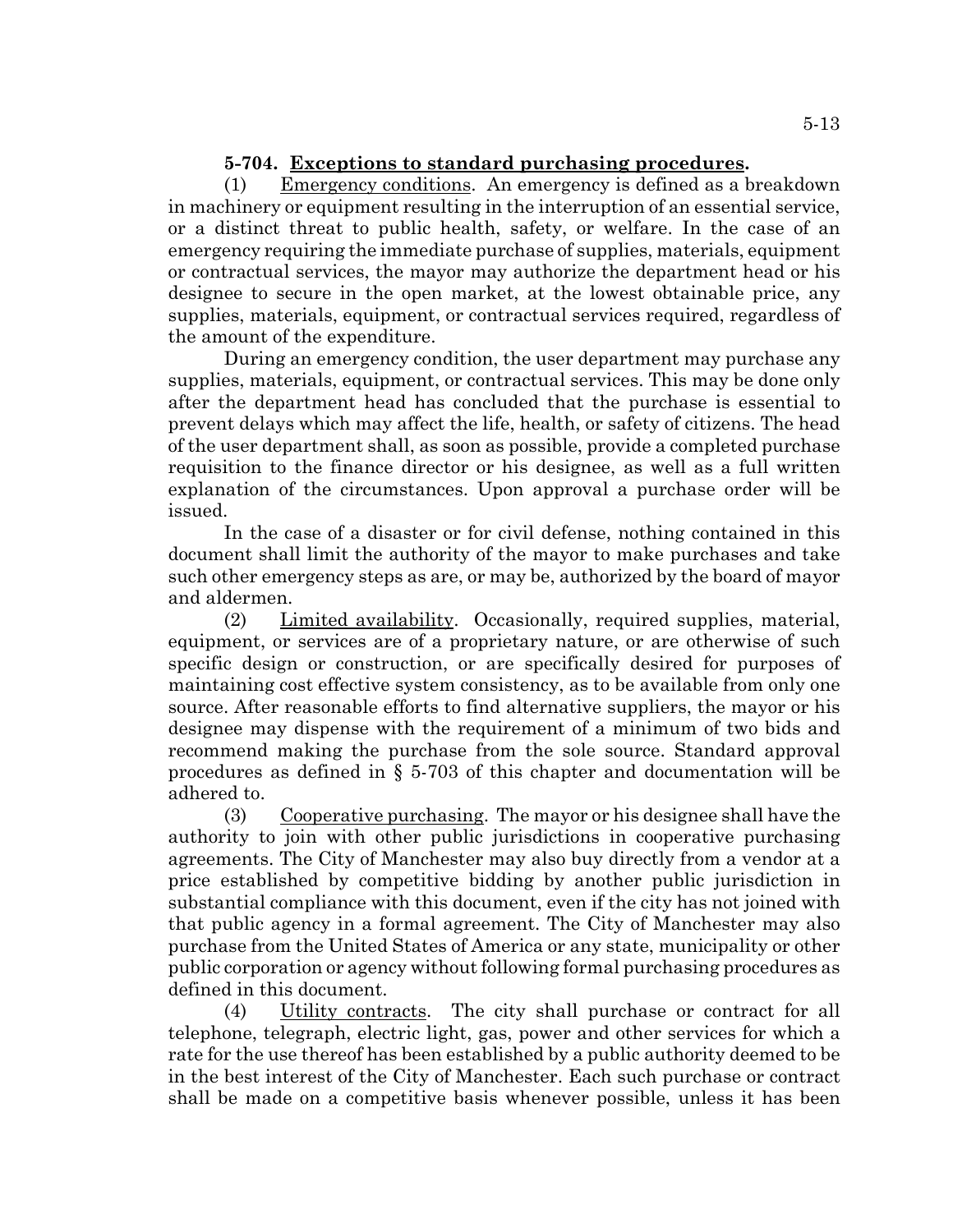determined that such purchase is sole source. (1972 Code, § 1-1904, as amended by Ord. #808, Jan. 1998, and replaced by Ord. #1055, April 2004)

**5-705. Bid withdrawal, bid revision and bid rejection**. Before bid opening, a vendor may be permitted to withdraw a bid entirely and/or submit a substitute bid. The vendor making such a request must submit suitable identification. After bid opening, a vendor will be permitted to withdraw a bid only where there is obvious clerical error in the bid such as a misplaced decimal point, or where enforcement of the bid would impose unconscionable hardship due to an error in the bid resulting in a quotation substantially below the other bids received. Withdrawal will be considered only upon written request from the vendor. In cases of errors in the extension of prices in the bid, the unit price will govern.

A bid may not be revised after bid opening. However, after evaluation is complete and the successful bidder/proposer selected, negotiations may occur which serve to alter the bid/proposal in a way favorable to the city.

When it becomes necessary to reject all bids, the reason for such rejection will be set out in complete detail and made available to all bidders who submitted a bid. (1972 Code, § 1-1905, as replaced by Ord. #1055, April 2004)

**5-706. Protested bids**. Any actual bidder/proposer who claims to be aggrieved in connection with a specific solicitation process may submit a protest in writing to the finance director within seven (7) calendar days after he or she knows or should have known the facts giving rise to the protest.

The finance director has the authority to resolve the protest. If deemed necessary, the finance director may request a meeting with the protesting party to seek clarification of the protest issues. The final determination of the finance director shall be given in writing and submitted to the protesting party.

The protesting party may request that the final determination of the finance director be considered by the mayor. The request for consideration shall be made in writing to the mayor within seven (7) calendar days from the date of the final determination by the finance director. The mayor has the authority to review and resolve the protest. If deemed necessary, the mayor may request a meeting with the protesting party to seek clarification of the protest issues. The final determination of the mayor shall be given in writing and submitted to the protesting party.

The protesting party may request that the final determination of the mayor be considered by the board of mayor and aldermen. The request for consideration shall be made in writing to the mayor within seven (7) calendar days from the date of the final determination by the mayor. The determination of the board of mayor and aldermen is final and shall be given in writing and submitted to the protester.

Prior to the award of a contract, a proposer who has protested may submit to the finance director a written petition for stay of award. Such stay shall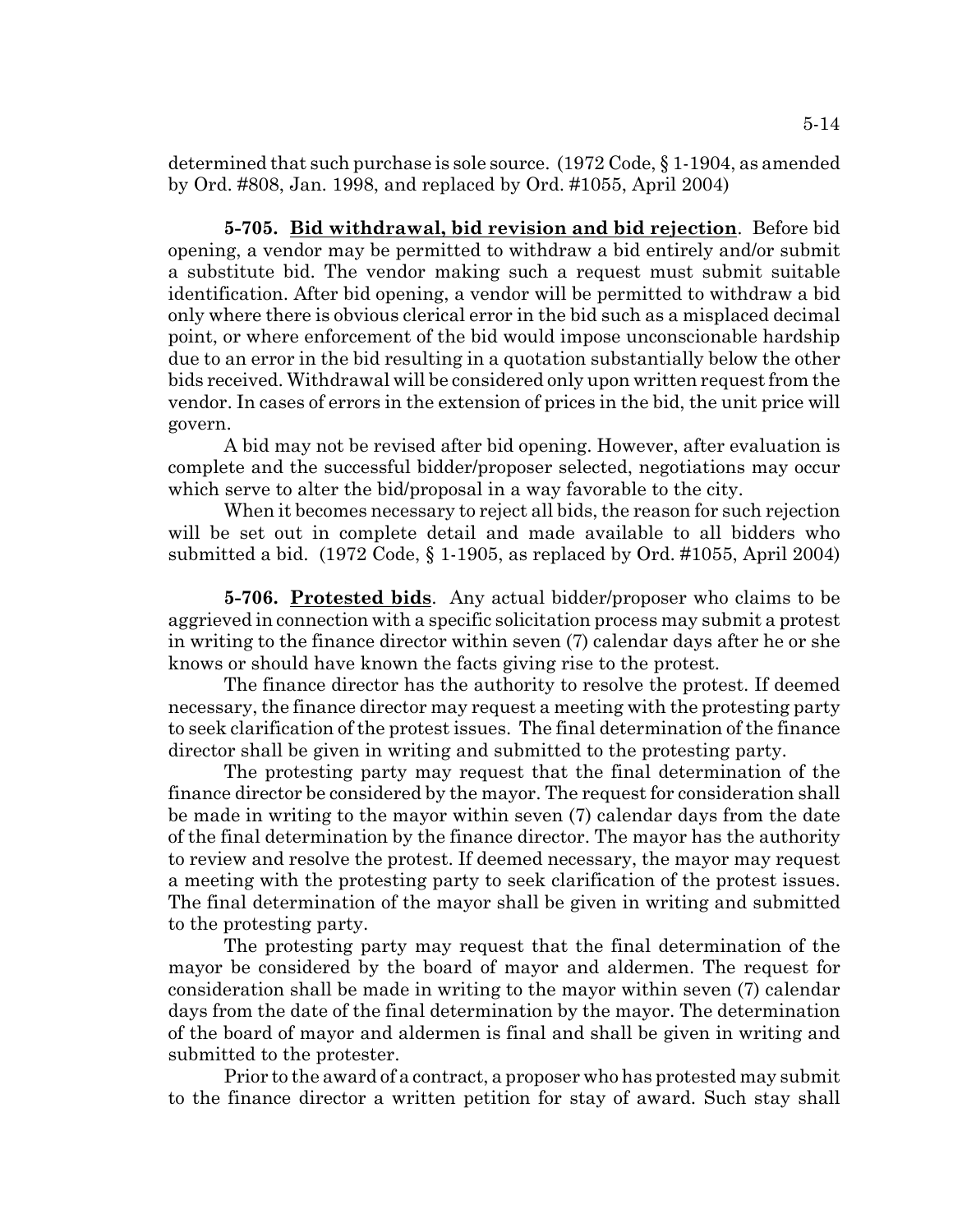become effective upon receipt by the finance director. The city shall not proceed further with the solicitation process or the award of the contract until the protest has been resolved in accordance with this section, unless the mayor makes a written determination that continuation of the solicitation process or the award of the contract without delay is necessary to protect substantial interests of the city. It shall be the responsibility of the finance director to seek such determination by the mayor. (1972 Code, § 1-1906, as replaced by Ord. #1055, April 2004)

**5-707. Tie bids**. A tie bid exists when two or more bidders offer products that meet all specifications, terms and conditions at identical prices, including cash discount offered. In such case, a tie bid will be broken by the following methods, in descending order of preference:

(1) In-city business will be given preference.

(2) Small and minority-owned businesses will be given preference.

(3) Award item(s) to vendor who was low bidder on other item(s) being bid per the same requisition.

(4) Best delivery.

(5) By lot or coin toss (properly witnessed and documented). (as added by Ord. #1055, April 2004)

**5-708. Split invoices**. Departments are not allowed to split invoices. A "split" invoice results when a total charge of \$1,500 or more is divided into more than one invoice from the same vendor or from multiple vendors, to avoid the necessity of obtaining a purchase order. The city will not assume responsibility for "split" invoices. (as added by Ord. #1055, April 2004)

**5-709. Purchases from and sales to city officials and employees**. The City of Manchester cannot buy from nor sell to a city official or employee other than by public auction that has been properly advertised, or from a source in which such person has ten percent (10%) or more ownership interest during his term of employment or tenure in office or for six (6) months thereafter. In any sale of surplus personal property by the city by any method other than a public auction, the city should require the prospective purchaser to execute a statement certifying that he/she is not a city employee, has not been a city employee within the six (6) month period preceding the purchase and is not purchasing the property on behalf of any city employee. The signed statement should be maintained with the other documents on the sale as required by the policy. (as added by Ord. #1055, April 2004)

**5-710. Prohibited transactions**. (1) No personal items shall be purchased through the city or from funds of the city for any employee of the city or any relative of any employee.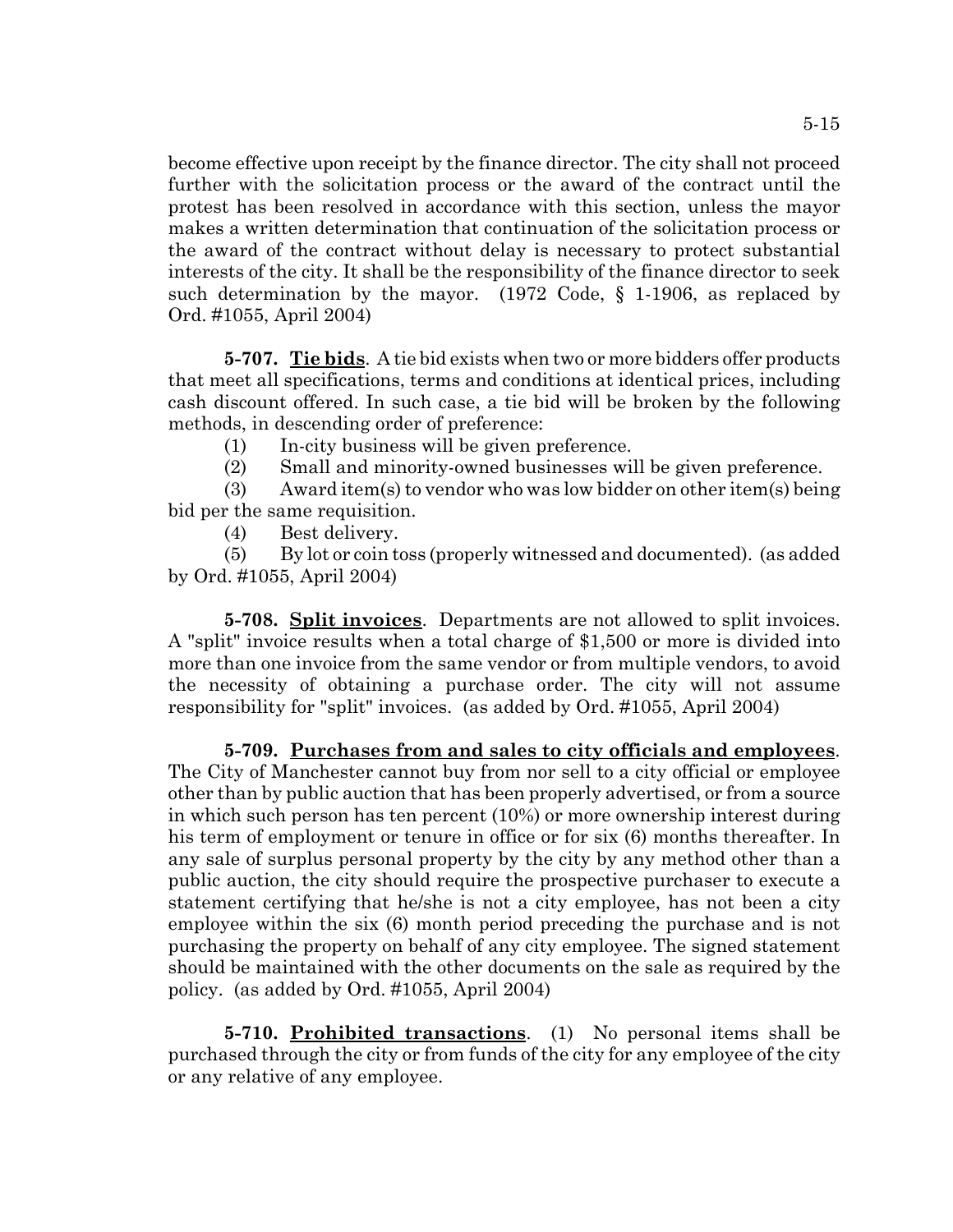(2) No employee of the city responsible for initiating or approving requisitions shall accept or receive, directly or indirectly, from any person, firm or corporation to whom any contract may be awarded, by rebate, gift or otherwise, any money or anything of value whatsoever, or any promise, obligation or contract for future awards or compensation.

(3) Purchases cannot be made C.O.D. payment and may not be made in advance of the receipt of goods (exceptions: registration fees, vendor minimum billing amounts and other similar items). In cases where the advance payment must be made, the requisition should have a request for payment form attached.

(4) Purchases cannot be made on the installment basis.

(5) Whenever any contract is awarded contrary to the provisions of this chapter, the contract shall be void and of no effect, and if the violation was intentional, the employee responsible for the purchase shall be liable for any city funds paid contrary to these policies and procedures. (as added by Ord. #1055, April 2004)

**5-711. Record keeping**. The finance department is responsible for maintenance of purchasing records. These records will be maintained in the finance department indefinitely, or as prescribed by law. (as added by Ord. #1055, April 2004)

**5-712. Requisition**. When a purchase order is required, the request shall be presented to the finance department in written form. The requisition must contain sufficient information to insure acquisition of the correct item(s). Requests that will put an account over-budget must be accompanied by a request for transfer of funds so the proposed account will have sufficient funds for the purchase. The finance director may allow a budget over-ride as long as such action would not put the major category over-budget when reasonably projected to the end of the fiscal year. Requisitions will not be made utilizing accounts that are unrelated to the type of item or service being purchased. Original quotes or bids, specifications, and other documentation are to accompany the request. (as added by Ord. #1055, April 2004)

**5-713. Notice inviting sealed proposals**. The notice inviting sealed proposals is to be prepared by the finance department and is formal notification, through posting and advertisement by the finance director, that goods or services are being solicited by the city. This gives widespread exposure to the city's needs, expanding the vendor base, and fulfills the legal responsibility of giving fair access to supplying the city's needs. The notice inviting sealed proposals must contain sufficient information to define the work and other details to the reader, and the date and time at which the bids will be publicly opened and read. (as added by Ord. #1055, April 2004)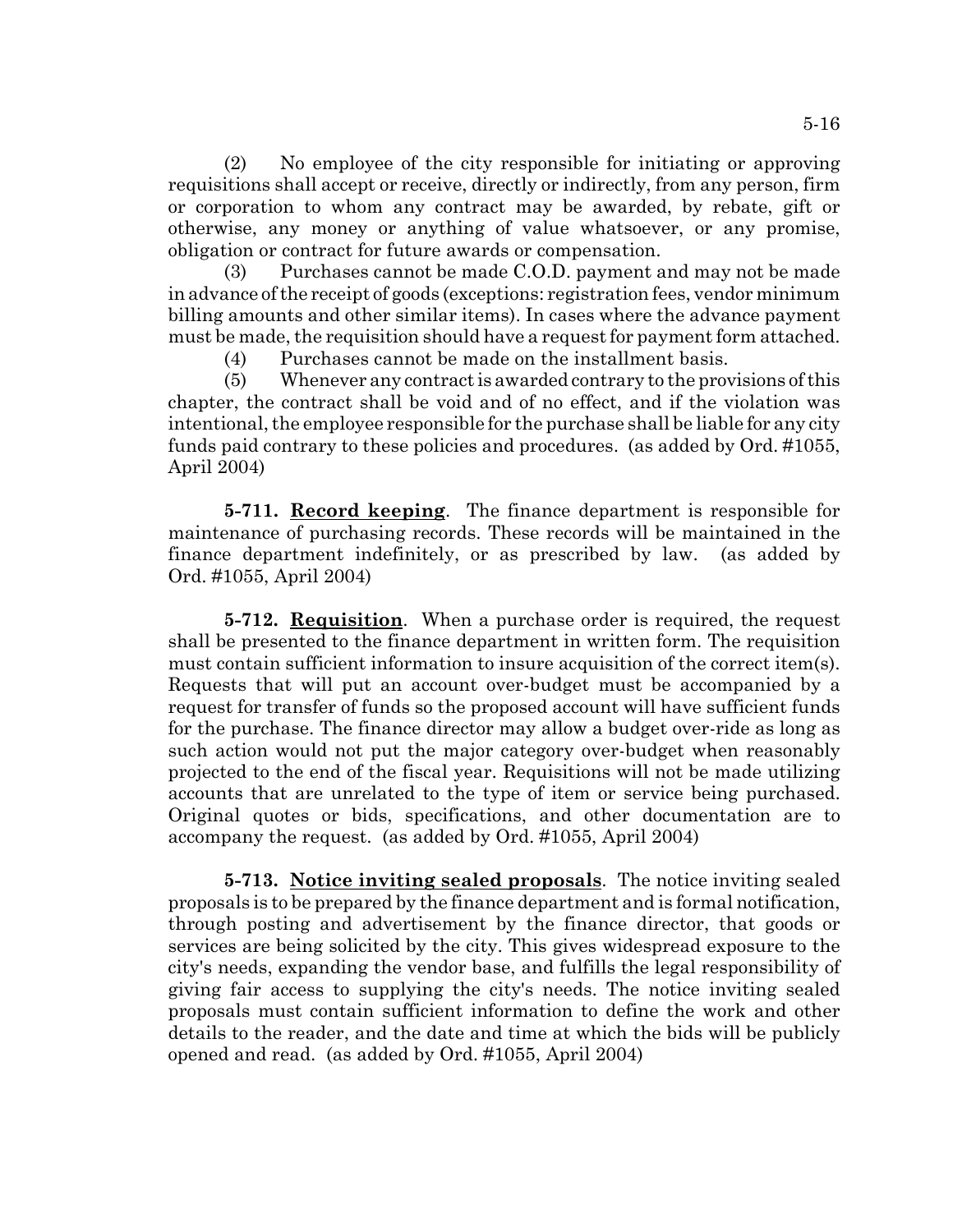**5-714. Contract-out vs. in-house**. The city may, at the direction of the board of mayor and aldermen, elect to have certain public works projects performed by city employees. Generally, the decision to perform a public works project "in-house" is based on four factors:

(1) A lack of available outside sources for the type of work to be done;

(2) The assurance that the needs of the city will best be served both technically and financially; and,

(3) Work will be performed within the time-frame normally associated with outside contracting;

(4) City staff needs to be trained and qualified to perform the work in the event an emergency response may be required. (as added by Ord. #1055, April 2004)

**5-715. Purchase order**. The purchase order number is generated by the finance department upon final approval and acceptance of the purchase requisition. Upon completion of the purchase order, the finance department will distribute copies to the user department, purchasing file, and the vendor/contractor. (as added by Ord. #1055, April 2004)

**5-716. Credit card purchase**. For certain purchases, use of a credit card is expedient and sometimes even necessary. The finance department will maintain an account for use when required. When needed, the card will be supplied at the request of the department head to be used at his/her discretion. With approval from the department head, charges on a personal credit card may be reimbursed. In any case, use of a credit card is limited to purchases specifically related to city business for a maximum single-item purchase of \$1,500 or, for authorized travel and meeting purposes. Using the city credit card for personal purchases is not permitted. (as added by Ord. #1055, April 2004)

**5-717. Petty cash**. The high cost of payment processing makes it imperative that small-dollar purchases be made by cash. The exception is when the vendor is heavily patronized by the city and the vendor is willing to establish a credit account with the city. The finance department will maintain a petty cash fund and should use it for minor purchases of up to \$25.00 when buying from uncommon sources or vendors unwilling to establish a credit account with the city. (as added by Ord. #1055, April 2004)

**5-718. Amendment to purchase order**. It is sometimes necessary to change a purchase order after it has been let. The three most common changes are monetary, time extension, and scope of work. Only the mayor may approve a formal change to an existing purchase order. The requesting department must complete a contract change order or a request for change/amendment and submit it, with appropriate documentation, to the finance department for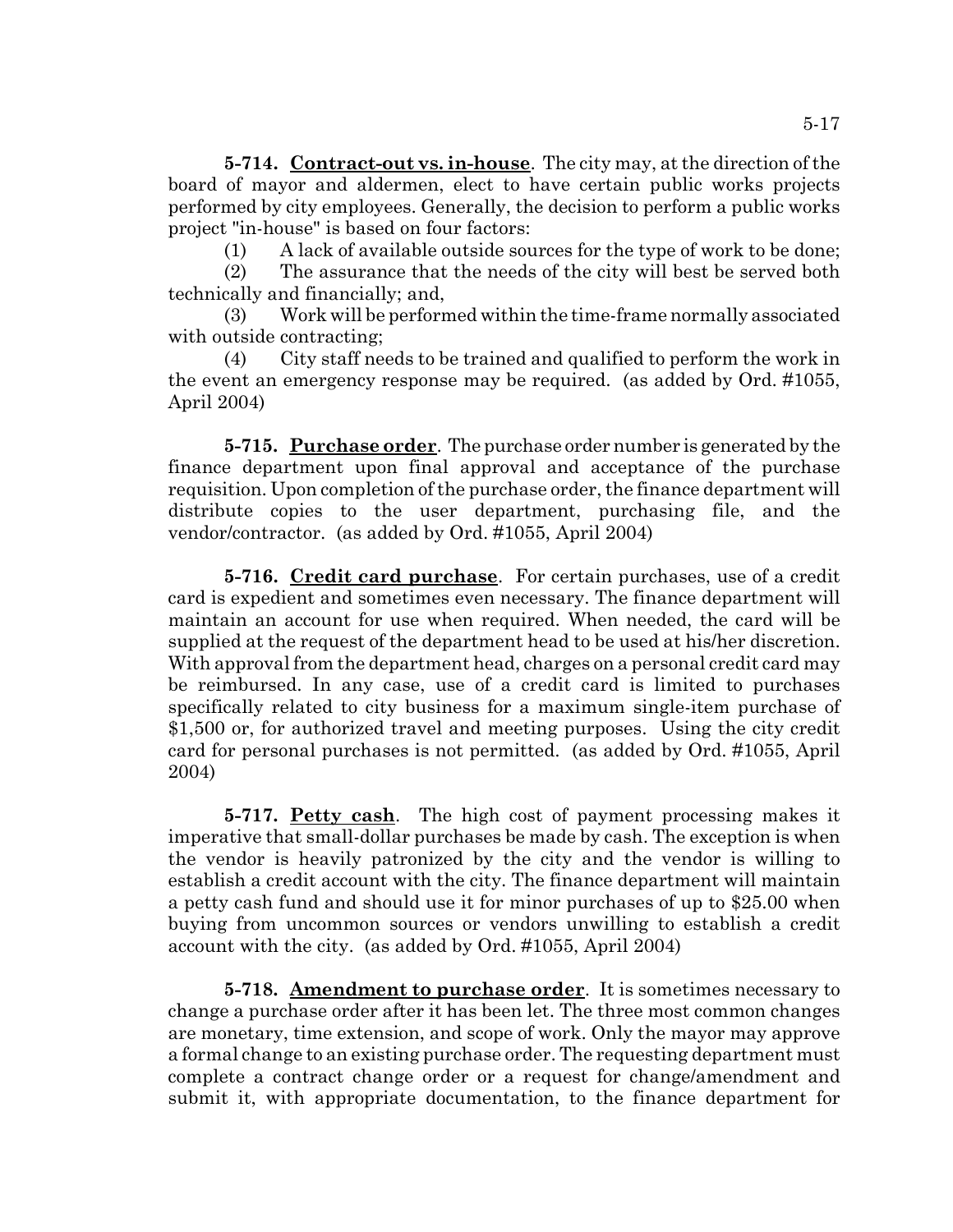approval. Upon approval, the requesting department and vendor will receive an amended purchase order reflecting the change(s). (as added by Ord. #1055, April 2004)

**5-719. Receiving of goods/equipment**. (1) Inspection and testing. All goods procured by the city shall be subject to inspection and/or testing upon receipt or completion by the department receiving the product to assure conformance with the specifications set forth in the order. If a product fails to meet specifications, it shall be identified as "on hold pending rejection," and a written report of the findings shall be forwarded to the finance department. If a product is determined to be unusable, it shall be rejected and returned to the vendor as the vendor directs, and at their expense, for credit or replacement. Items found not to specifications, but of limited usability, may be conditionally accepted but only after renegotiation of the original contract. The finance director or his designee shall have the authority to require chemical and physical tests or any other tests deemed necessary to assure full compliance with the specifications.

(2) Acceptance. When goods have been received or a project has been completed to the satisfaction of the user department and the specifications, the packing slip and/or other completion documentation shall be signed-off by the receiver/inspector. Information to be noted on the documents must include, as a minimum, the acceptor's signature and a legible rendering of their name and the date of receipt/completion. Any deviation from the exact ordering specifications must be noted on the receiving/acceptance documents. These receiving documents are to be forwarded to the finance department upon acceptance of the goods and/or services. (as added by Ord. #1055, April 2004)

**5-720. Disposal of surplus property**. Surplus personal property is property which is obsolete, unusable, or no longer needed by the city or property for which needs do no justify the cost of maintenance and/or storage. Surplus personal property is either usable property, which shall be transferred or sold, or unusable property, which may be destroyed, as hereafter provided. Personal property in which the federal government or other entity has a legal interest should be transferred to such entity when no longer needed.

(1) Procedures for disposal. (a) The mayor has the responsibility of declaring personal property to be surplus property. The finance director is designated as the individual at the city responsible for the disposal of surplus property and the communications and procedures concerning the disposal of surplus property.

(b) Items that must be replaced may be traded in on replacement property. In connection with the trade-in method of disposal, the following functions shall be performed:

(i) Invitations to bid are sent requesting bids with tradein and without trade-in.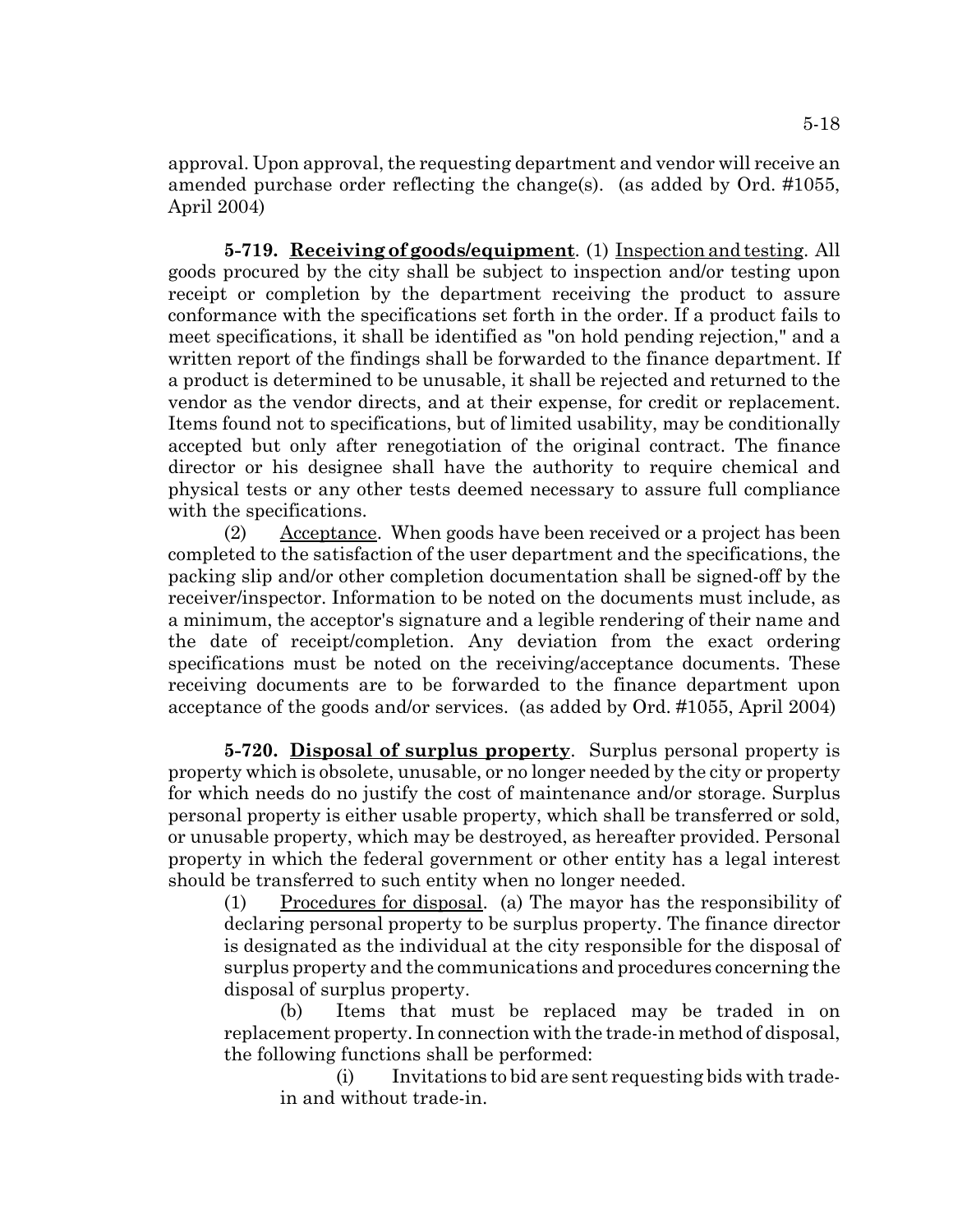(ii) Evaluations of the condition and fair market value of the property to be discarded will be made.

(iii) Utilizing a comparison of the bid and the evaluation prepared, a determination will be made whether it is in the best interest of the city to dispose of the property by trade-in or another appropriate method.

(c) Upon declaration of the property to be surplus, notice shall be provided to the finance director and to appropriate departments and/or individuals within the city. The notice shall provide the name of the individual to contact for additional information or for inspection, a description of the property, and the original cost and fair market value of the property. The initial notification of available surplus property may be made at periodic intervals for purposes of consolidating notices on numerous items of such property for convenience.

(d) Following the initial notification of the availability of surplus property, such property shall remain available for thirty (30) days for transfer to another department requesting such property. The first department requesting available surplus property shall be entitled to receive such property.

(e) In the event no city department requests transfer of available personal property, the property may be sold by public auction or public bids, or sold to eligible governmental entities.

(i) When surplus property is sold by public bid or auction, notice of the sale shall be made by advertisement in at least one (1) newspaper of general circulation in the county, describing the property and specifying the date, time, place, manner and conditions of disposal. The advertisement shall be entered in the public notice or equivalent section of the newspaper and shall run not less than less than two (2) consecutive issues. The disposal shall not be held sooner than seven (7) days after the last day of publication nor later than fifteen (15) days after the last day of the publication of the required notice, excluding Saturdays, Sundays and holidays. Prominent notice shall also be conspicuously posted for ten (10) days prior to the date of disposal, excluding Saturdays, Sundays and holidays, in at least two (2) public places in the county. All notices of sales of such property shall provide that the property is to be sold "as-is." All sales by bid or auction shall be with reserve and where bids received are unreasonably below the fair market value, all bids shall be rejected, and the property shall be thereafter disposed in a manner which will ensure an adequate price.

(ii) Alternatively, personal property declared to be surplus under this section may be sold pursuant to agreements between the City of Manchester, Tennessee and various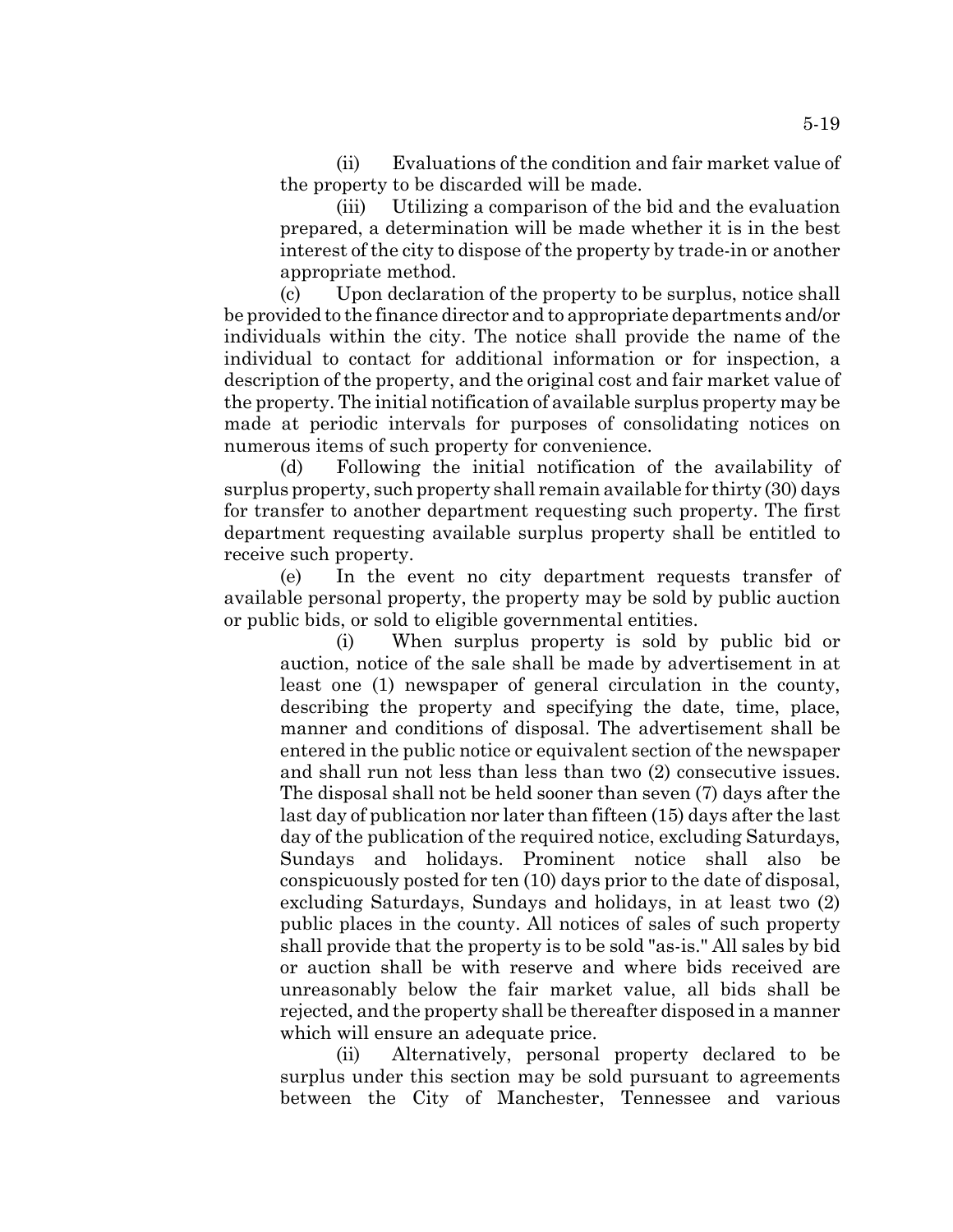alternative on-line sellers, approved by the mayor and finance director under the authority conferred by municipal code  $§ 5-720(1)(a)$ .

(iii) In addition, in any sale of surplus personal property by the city by any method other than public auction, the city requires the prospective purchaser to execute a statement verifying that he or she is not a city employee, has not been a city employee within the six (6) month period preceding the purchase, and is not purchasing the property on the behalf of any city employee. The signed statement should be maintained with the other documents on the sale required by the policy.

(f) In the event no department of the city requests transfer of surplus property designated as unusable property and has no or nominal value the property may be destroyed by an appropriate method, provided that where the surplus property is perishable food, it may be destroyed without delay or notification.

(g) Surplus materials such as scrap metals, paper and paper products, used lumber, bottles and glass and similar materials of nominal value classified as scrap may be sold by the department directly to dealers at the current market value without soliciting bids. The city shall keep a record of the volume and unit price of such materials sold on the scrap market.

(h) The finance director shall be responsible for the maintenance of accountability on all items of surplus property and shall ensure that adequate audit and inventory trails on all items of surplus property are maintained. A transfer document signed by the receiving department shall be maintained on all transferred surplus property.

(2) Limitations. City property cannot be sold by a department.

(3) Responsibilities. The department should notify the mayor by memorandum routed through the appropriate department head giving the location, description and condition of any property declared departmentally surplus. The mayor will then examine the property and decide to dispose of the property or to transfer the property to another city department. If the transfer is made internally, an acceptable agreement to both departments should be negotiated. A "change of accountability form" should be executed by both departments and sent to the finance director. Once an agreement is reached, the proper interdepartmental transfer will be initiated by the selling department.

(4) Income from sale of surplus property. All income received from the sale of city surplus property will be credited to the vehicle and equipment replacement fund with the exception of water and sewer department surplus which shall be credited to the water and sewer capital project fund. (as added by Ord. #1055, April 2004, and amended by Ord. #1087, Jan. 2005)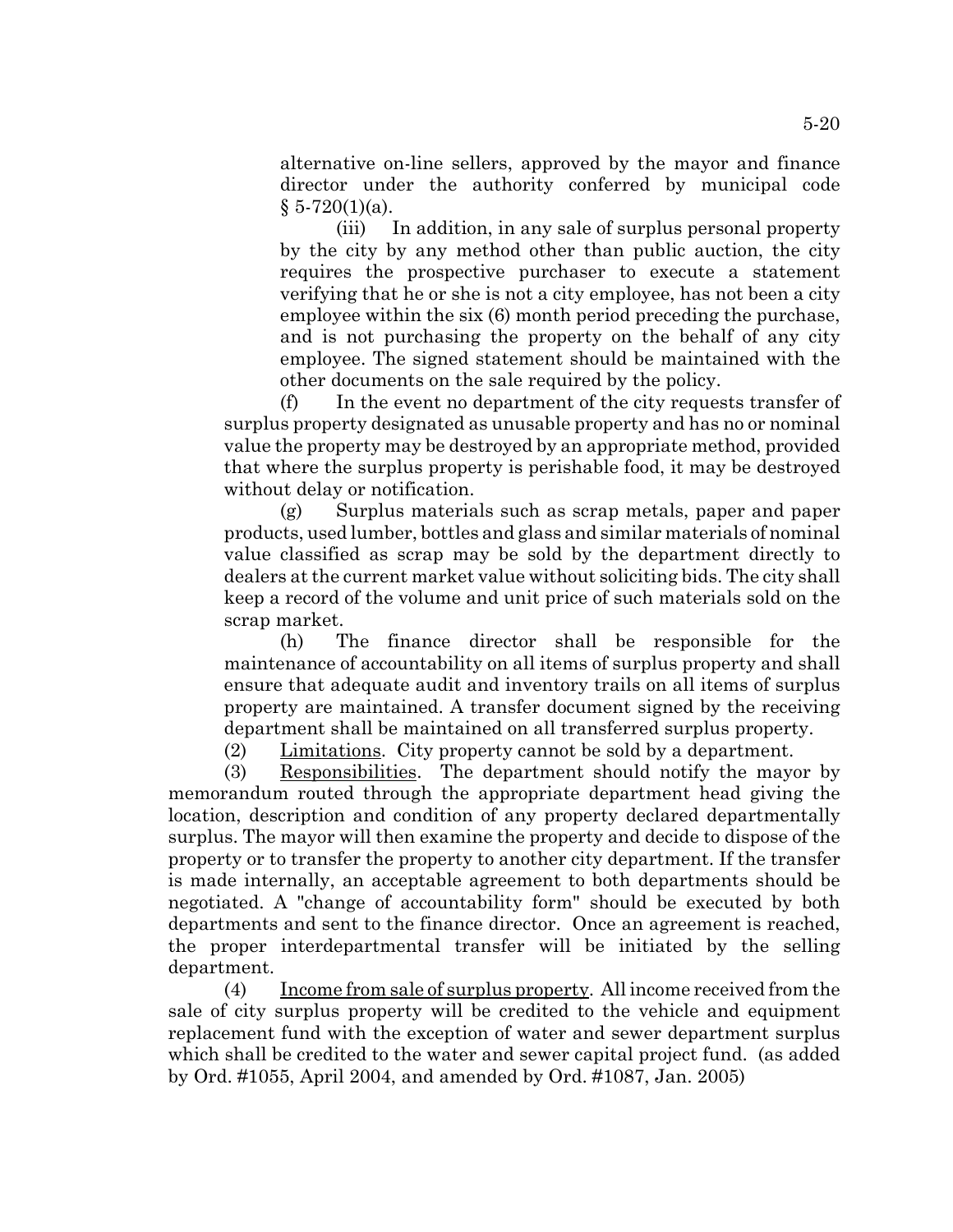**5-721. Performance guarantee**. All contractors in "continuing performance" service on contracts over \$25,000, are required to submit a performance bond, letter of credit, or cash deposit equivalent to 100% of the contract within 10 working days following award of the contract, unless specifically exempted or modified by the mayor. (as added by Ord. #1055, April 2004)

**5-722. Labor and materials guarantee**. On all construction contracts over \$25,000, and all public works project contracts, are required to submit a labor and materials bond, letter of credit, or cash deposit equivalent to 50% of the contract within 10 working days following award of the contract, unless specifically exempted or modified by the mayor or city attorney. (as added by Ord. #1055, April 2004)

**5-723. Public liability insurance**. All contractors engaged in service on city property are required to maintain minimum public liability insurance of \$1,000,000 for each occurrence naming the City of Manchester as additional insured. Certain high-risk activities require higher limits. (as added by Ord. #1055, April 2004)

**5-724. Property damage insurance**. All contractors engaged in service on city property are required to maintain minimum property damage insurance of \$1,000,000 for each occurrence naming the City of Manchester as additional insured. Certain high-risk activities require higher limits. (as added by Ord. #1055, April 2004)

**5-725. Worker's compensation insurance**. All contractors engaged in service on behalf of the city are required to maintain worker's compensation insurance. (as added by Ord. #1055, April 2004)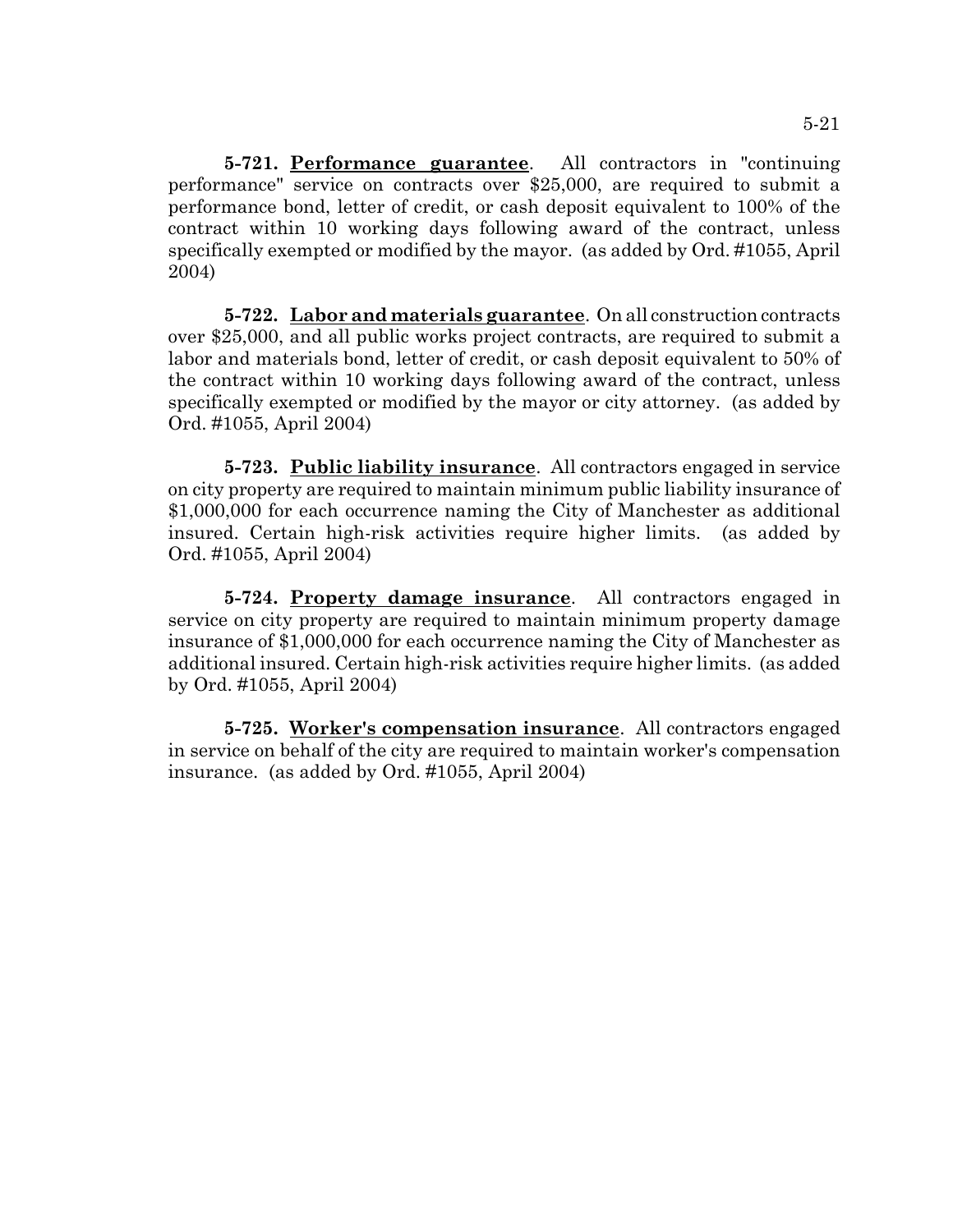## **PROCEDURES FOR APPROPRIATING AND DISBURSING MUNICIPAL FUNDS TO NONPROFIT ORGANIZATIONS**

#### **SECTION**

- 5-801. Nonprofit organizations defined.
- 5-802. Funding requests.
- 5-803. Appropriations.
- 5-804. Documentation by nonprofit organization.

**5-801. Nonprofit organizations defined**. For the purpose of this chapter, a nonprofit charitable organization is defined as one in which no part of the net earnings will benefit any private shareholder or individual, and which provides year round services benefiting the general welfare of the city, and a nonprofit civic organization is defined as one exempt from federal taxation pursuant to  $\S$  501(c)(4) or (c)(6) of the Internal Revenue Code of 1954, as amended. (Ord. #810, Feb. 1998)

**5-802. Funding requests**. Requests for appropriations from the city shall be in writing, on a form approved by the finance director, and shall contain the name of the organization, its nonprofit status, and the purpose for which funding is requested. (Ord. #810, Feb. 1998)

**5-803. Appropriations**. Funds shall only be appropriated by the annual budget ordinance of the city, or by an amendment to that ordinance, and those budget documents must be published in a newspaper of general circulation in the city, and must specify in detail each nonprofit organization by name, the specific appropriation made to it, and the purpose for which the appropriated funds will be spent. (Ord. #810, Feb. 1998)

**5-804. Documentation by the nonprofit organization**. Every nonprofit organization receiving financial assistance from the city must file an annual report of its business affairs and transactions with the finance director, which includes its annual audit report, an explanation of its programs which serve the city, and the proposed use of any appropriated funds, and that report shall be available for public inspection at all times during normal business hours. (Ord. #810, Feb. 1998)